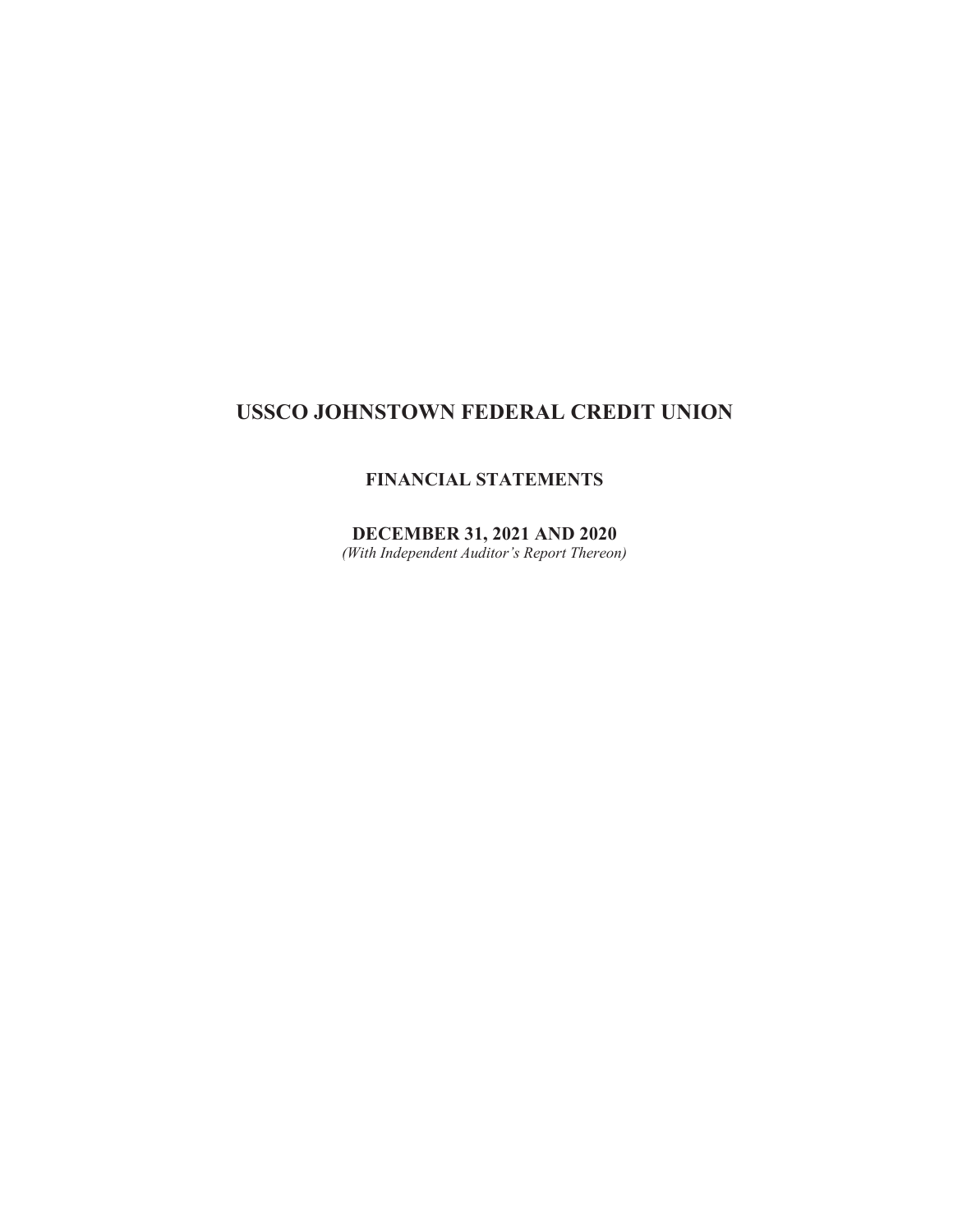## **TABLE OF CONTENTS**

|                             | Page |
|-----------------------------|------|
|                             |      |
| <b>FINANCIAL STATEMENTS</b> |      |
|                             |      |
|                             |      |
|                             |      |
|                             |      |
|                             |      |
|                             |      |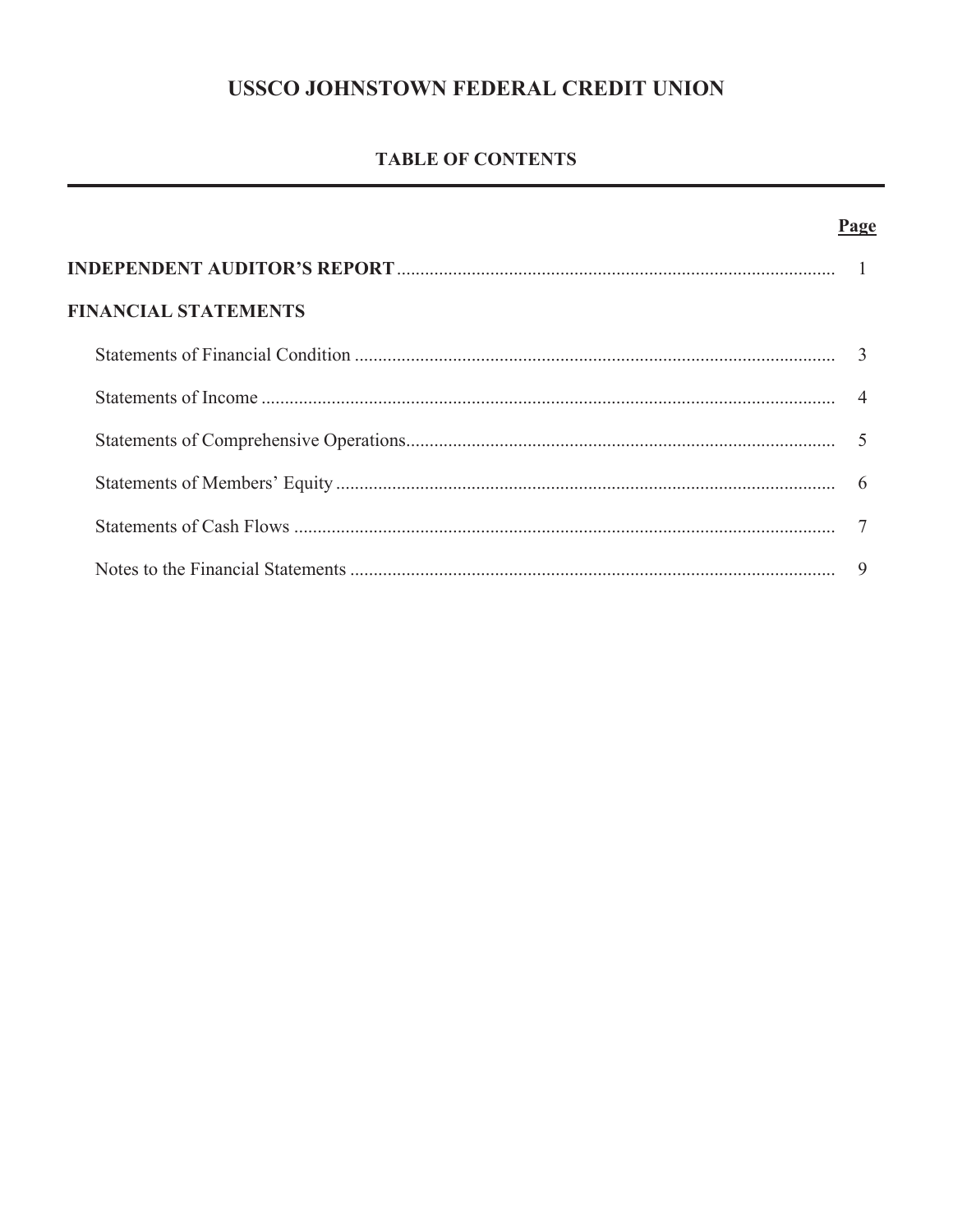

Independent Auditor's Report

May 12, 2022

To the Supervisory Committee and Board of Directors of USSCO Johnstown Federal Credit Union

### **Report on the Audits of the Financial Statements**

### *Opinion*

We have audited the financial statements of USSCO Johnstown Federal Credit Union, which comprise the statements of financial condition as of December 31, 2021 and 2020, and the related statements of income, comprehensive operations, members' equity and cash flows for the years then ended, and the related notes to the financial statements.

In our opinion, the accompanying financial statements present fairly, in all material respects, the financial position of USSCO Johnstown Federal Credit Union as of December 31, 2021 and 2020, and the results of its operations and its cash flows for the years then ended in accordance with accounting principles generally accepted in the United States of America.

### *Basis for Opinion*

We conducted our audits in accordance with auditing standards generally accepted in the United States of America (GAAS). Our responsibilities under those standards are further described in the Auditor's Responsibilities for the Audits of the Financial Statements section of our report. We are required to be independent of USSCO Johnstown Federal Credit Union, and to meet our other ethical responsibilities, in accordance with the relevant ethical requirements relating to our audits. We believe that the audit evidence we have obtained is sufficient and appropriate to provide a basis for our audit opinion.

### *Responsibilities of Management for the Financial Statements*

Management is responsible for the preparation and fair presentation of the financial statements in accordance with accounting principles generally accepted in the United States of America, and for the design, implementation, and maintenance of internal control relevant to the preparation and fair presentation of financial statements that are free from material misstatement, whether due to fraud or error.

In preparing the financial statements, management is required to evaluate whether there are conditions or events, considered in the aggregate, that raise substantial doubt about USSCO Johnstown Federal Credit Union's ability to continue as a going concern for one year after the date that the financial statements are issued.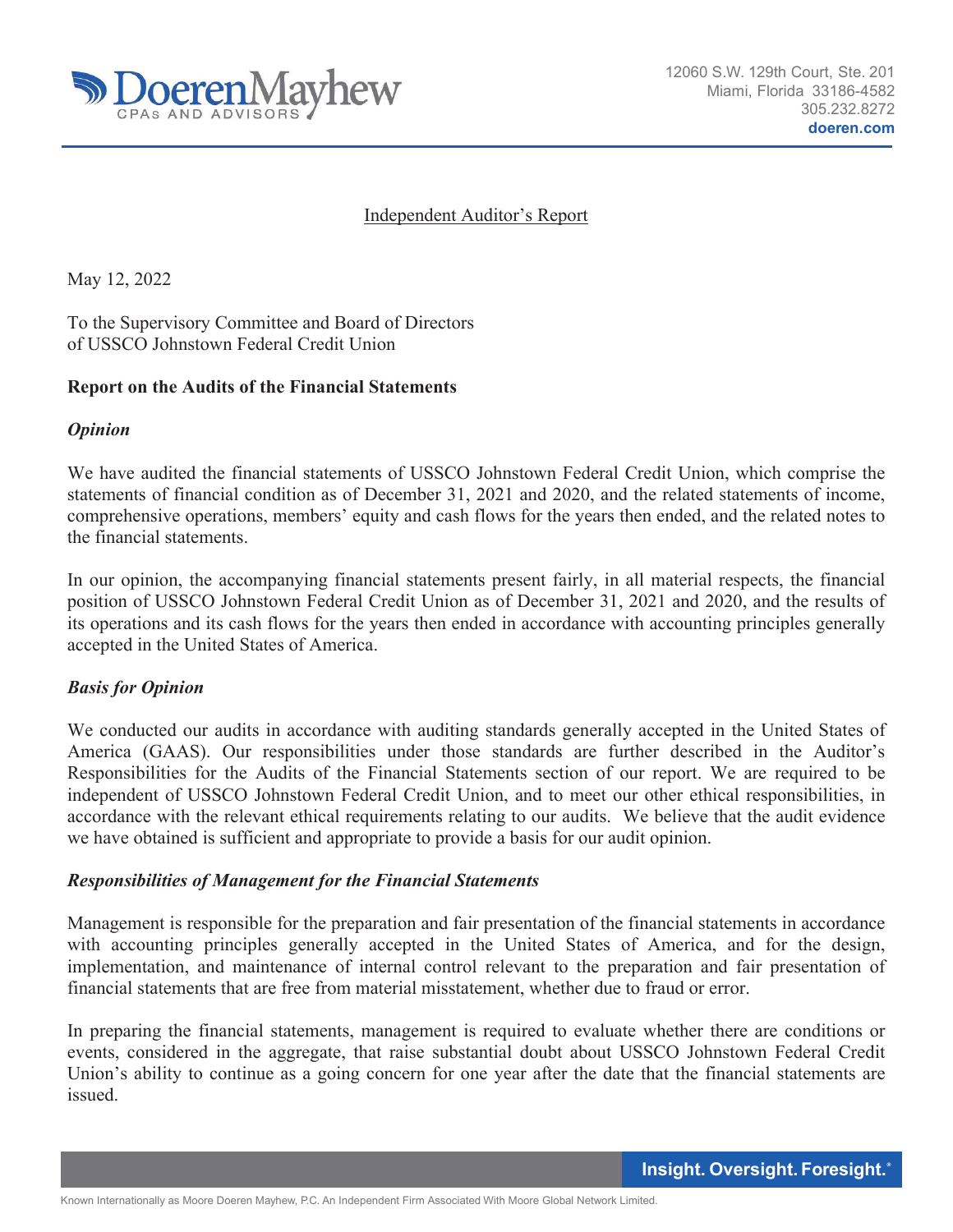# DoerenMayhew

To the Supervisory Committee and Board of Directors of USSCO Johnstown Federal Credit Union Page 2

### **Report on the Audits of the Financial Statements (Continued)**

### *Auditor's Responsibilities for the Audits of the Financial Statements*

Our objectives are to obtain reasonable assurance about whether the financial statements as a whole are free from material misstatement, whether due to fraud or error, and to issue an auditor's report that includes our opinion. Reasonable assurance is a high level of assurance but is not absolute assurance and therefore is not a guarantee that an audit conducted in accordance with GAAS will always detect a material misstatement when it exists. The risk of not detecting a material misstatement resulting from fraud is higher than for one resulting from error, as fraud may involve collusion, forgery, intentional omissions, misrepresentations, or the override of internal control. Misstatements are considered material if there is a substantial likelihood that, individually or in the aggregate, they would influence the judgment made by a reasonable user based on the financial statements.

In performing audits in accordance with GAAS, we:

- Exercise professional judgment and maintain professional skepticism throughout the audits.
- Identify and assess the risks of material misstatement of the financial statements, whether due to fraud or error, and design and perform audit procedures responsive to those risks. Such procedures include examining, on a test basis, evidence regarding the amounts and disclosures in the financial statements.
- Obtain an understanding of internal control relevant to the audits in order to design audit procedures that are appropriate in the circumstances, but not for the purpose of expressing an opinion on the effectiveness of USSCO Johnstown Federal Credit Union's internal control. Accordingly, no such opinion is expressed.
- Evaluate the appropriateness of accounting policies used and the reasonableness of significant accounting estimates made by management, as well as evaluate the overall presentation of the financial statements.
- Conclude whether, in our judgment, there are conditions or events, considered in the aggregate, that raise substantial doubt about USSCO Johnstown Federal Credit Union's ability to continue as a going concern for a reasonable period of time.

We are required to communicate with those charged with governance regarding, among other matters, the planned scope and timing of the audits, significant audit findings, and certain internal control-related matters that we identified during the audits.

Doeren Mayhew

Doeren Mayhew Miami, FL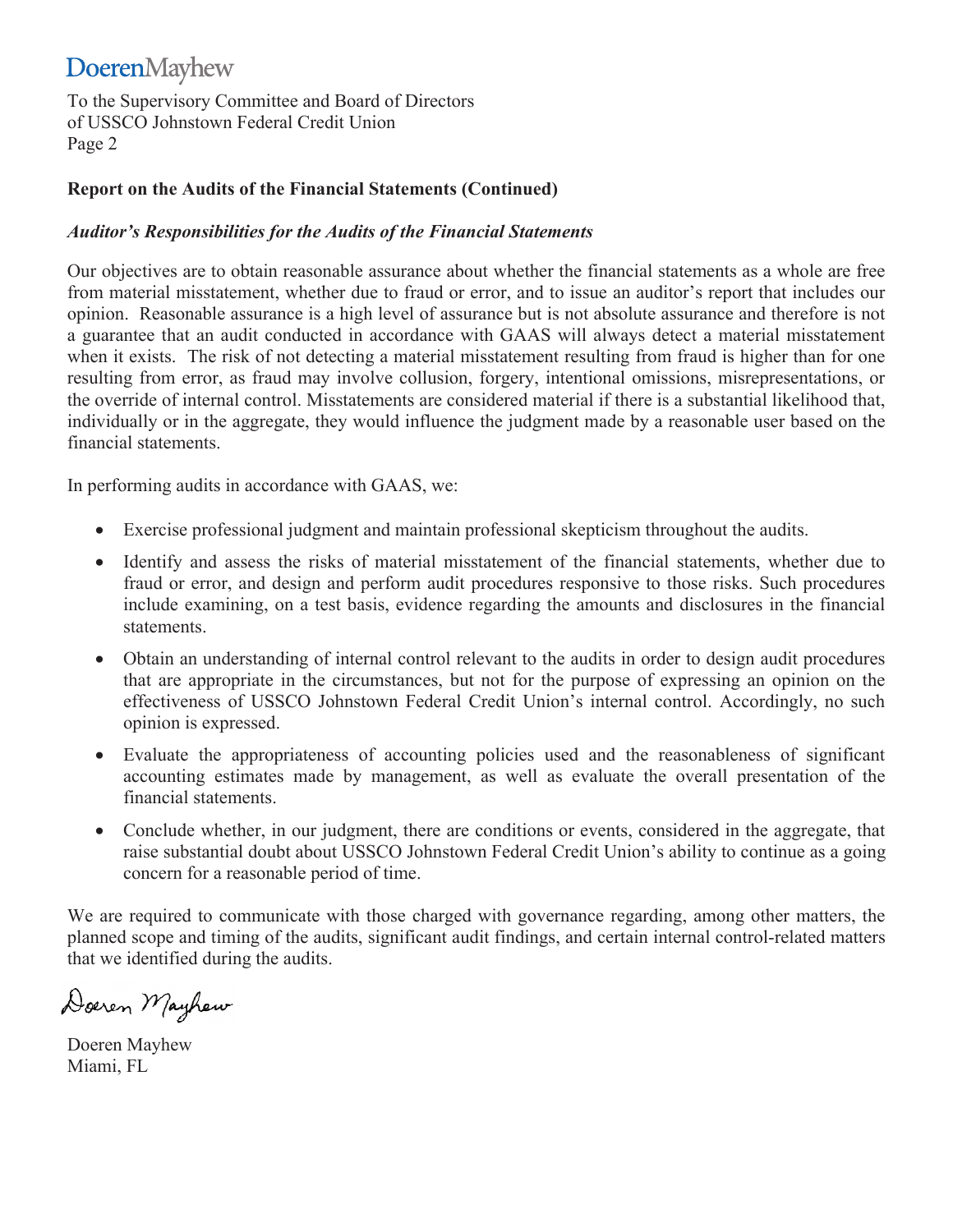## **STATEMENTS OF FINANCIAL CONDITION AS OF DECEMBER 31, 2021 AND 2020**

| <b>Assets</b>                                               | 2021          | 2020          |
|-------------------------------------------------------------|---------------|---------------|
| Cash and cash equivalents                                   | \$4,580,808   | \$6,853,916   |
| Interest-bearing deposits                                   |               | 4,181,000     |
| Available-for-sale investments (Note 2)                     | 86,614,526    | 61,984,433    |
| Loans to members, net of allowance for loan losses (Note 3) | 68,809,283    | 68,975,501    |
| Accrued interest receivable                                 | 328,347       | 344,884       |
| Prepaid and other assets                                    | 1,472,999     | 1,556,530     |
| Property and equipment, net (Note 4)                        | 1,863,646     | 1,864,891     |
| National Credit Union Share Insurance Fund (NCUSIF) deposit | 1,386,432     | 1,196,036     |
| Total assets                                                | \$165,056,041 | \$146,957,191 |
| <b>Liabilities and Members' Equity</b>                      |               |               |
| Liabilities:                                                |               |               |
| Members' shares and savings accounts (Note 5)               | \$147,816,144 | \$128,454,726 |
| Accrued expenses and other liabilities                      | 477,220       | 511,014       |
| <b>Total liabilities</b>                                    | 148,293,364   | 128,965,740   |
| Commitments and contingent liabilities                      |               |               |
| Members' equity:                                            |               |               |
| Undivided earnings                                          | 13,628,413    | 12,845,793    |
| Equity acquired through merger                              | 2,518,597     | 2,518,597     |
| Regular reserve                                             | 1,477,420     | 1,477,420     |
| Accumulated other comprehensive (loss)/income               | (861,753)     | 1,149,641     |
| Total members' equity                                       | 16,762,677    | 17,991,451    |
| Total liabilities and members' equity                       | \$165,056,041 | \$146,957,191 |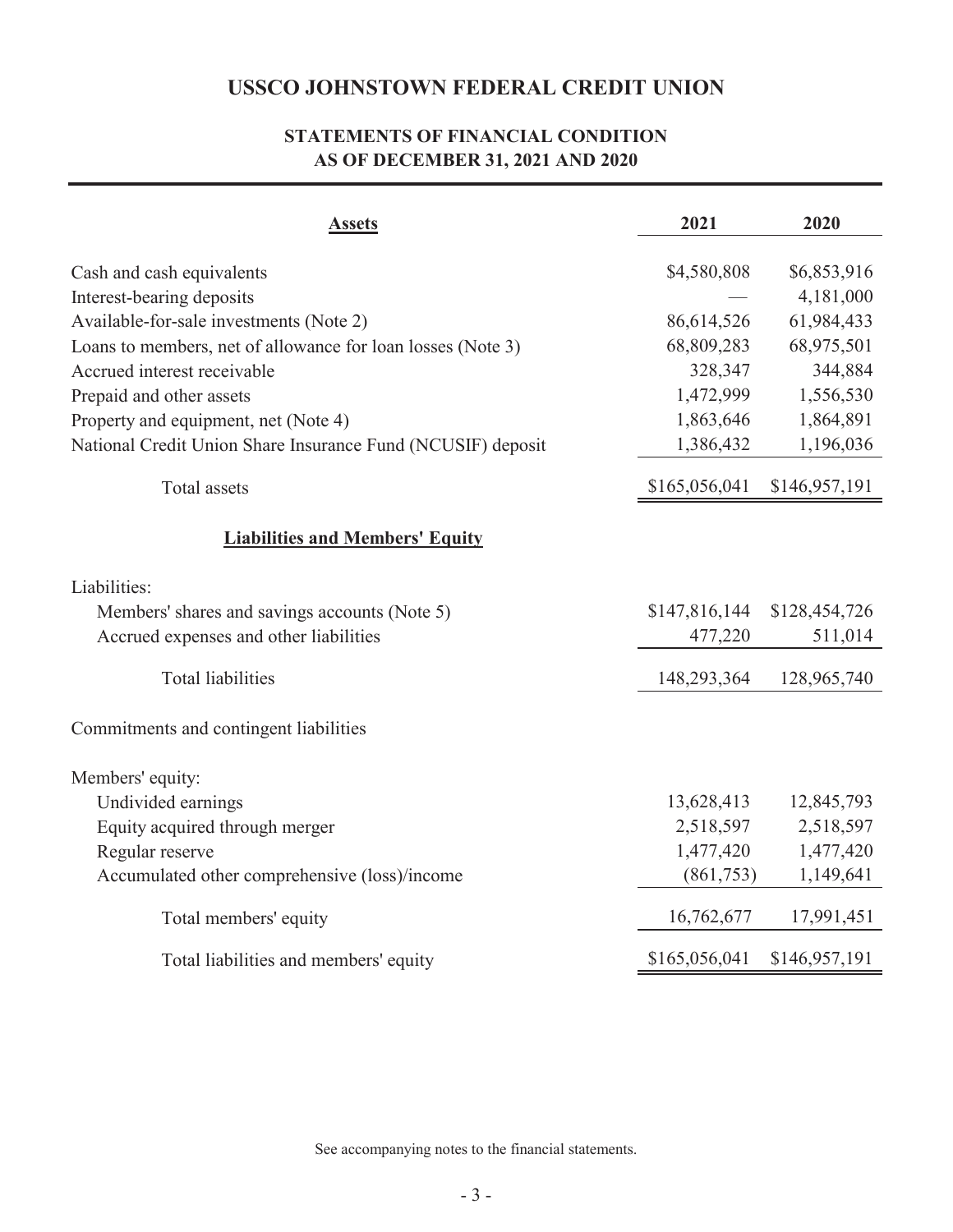## **STATEMENTS OF INCOME YEARS ENDED DECEMBER 31, 2021 AND 2020**

|                                                   | 2021        | 2020        |
|---------------------------------------------------|-------------|-------------|
| Interest income:                                  |             |             |
| Loans to members                                  | \$3,222,685 | \$3,383,234 |
| Investment securities                             | 1,001,751   | 1,096,967   |
| Total interest income                             | 4,224,436   | 4,480,201   |
| Interest expense:                                 |             |             |
| Members' shares and savings accounts              | 381,600     | 300,468     |
| Net interest income                               | 3,842,836   | 4,179,733   |
| (Reversal of provision)/provision for loan losses | (49, 336)   | 156,552     |
| Net interest income after provision               |             |             |
| for loan losses                                   | 3,892,172   | 4,023,181   |
| Non-interest income:                              |             |             |
| Interchange income                                | 636,071     | 615,926     |
| Fees and charges                                  | 450,540     | 462,847     |
| Gain on sale of available-for-sale investments    | 33,885      | 221,274     |
| Gain on sale of credit card portfolio             |             | 108,639     |
| Corporate credit union recovery payment           | 125,279     |             |
| Other operating revenue                           | 166,746     | 146,695     |
| Total non-interest income                         | 1,412,521   | 1,555,381   |
| Non-interest expenses:                            |             |             |
| Compensation and benefits                         | 1,786,933   | 1,769,344   |
| Professional and outside services                 | 1,155,261   | 1,149,443   |
| Loan servicing                                    | 618,137     | 516,863     |
| Office operations                                 | 425,118     | 493,902     |
| Office occupancy                                  | 272,861     | 263,696     |
| Miscellaneous expenses                            | 263,763     | 247,102     |
| Total non-interest expenses                       | 4,522,073   | 4,440,350   |
| Net income                                        | \$782,620   | \$1,138,212 |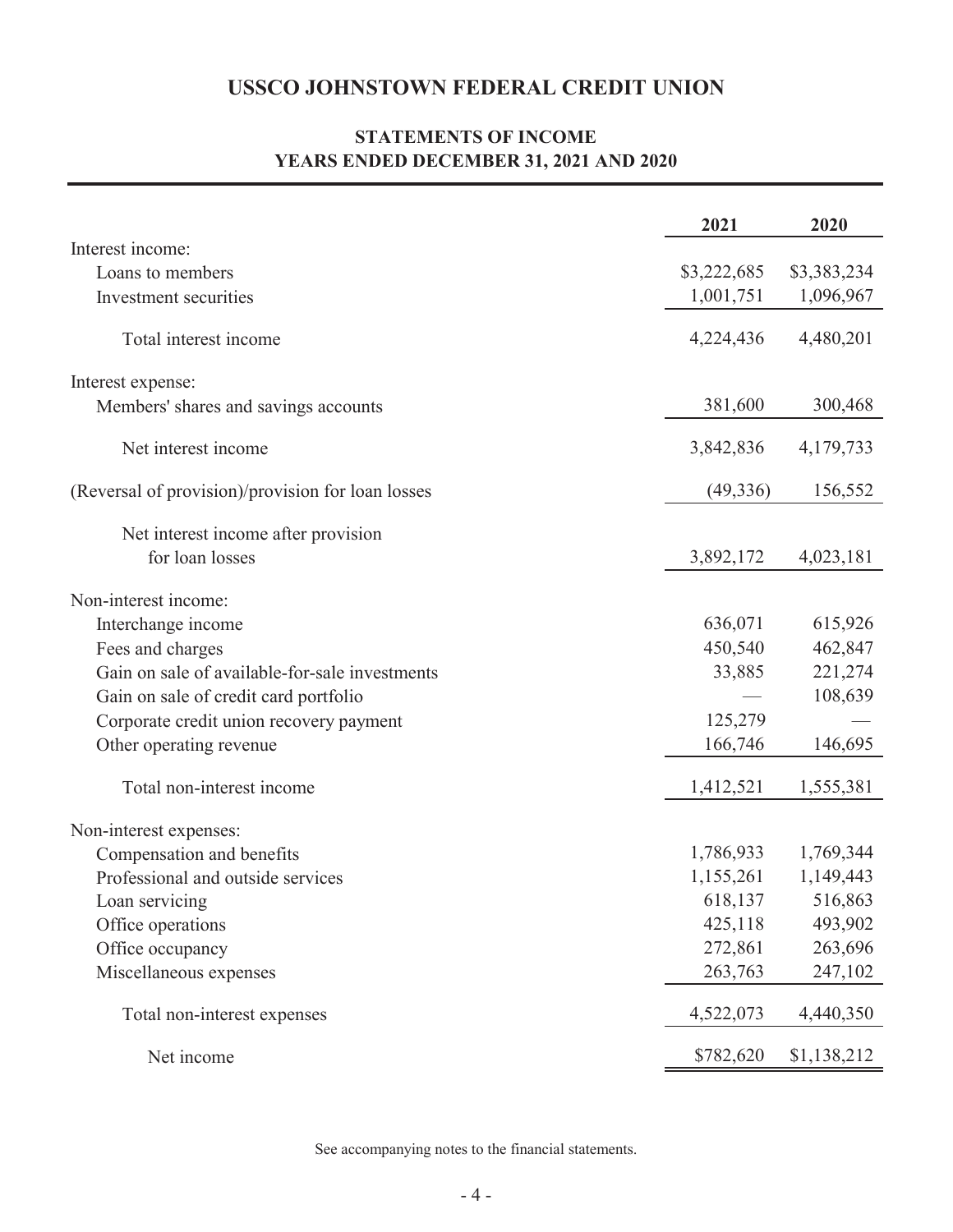## **STATEMENTS OF COMPREHENSIVE OPERATIONS YEARS ENDED DECEMBER 31, 2021 AND 2020**

|                                                          | 2021        | 2020        |
|----------------------------------------------------------|-------------|-------------|
| Net income                                               | \$782,620   | \$1,138,212 |
| Other comprehensive (loss)/income:                       |             |             |
| Available-for-sale investments:                          |             |             |
| Net unrealized holding (losses)/gains on                 |             |             |
| available-for-sale investments                           | (1,977,509) | 941,869     |
| Reclassification adjustment for net gains on the sale    |             |             |
| of available-for-sale investments included in net income | (33, 885)   | (221, 274)  |
| Net change in available-for-sale investments             | (2,011,394) | 720,595     |
| Other comprehensive (loss)/income                        | (2,011,394) | 720,595     |
| Comprehensive (loss)/income                              | \$1,228,774 | \$1,858,807 |
|                                                          |             |             |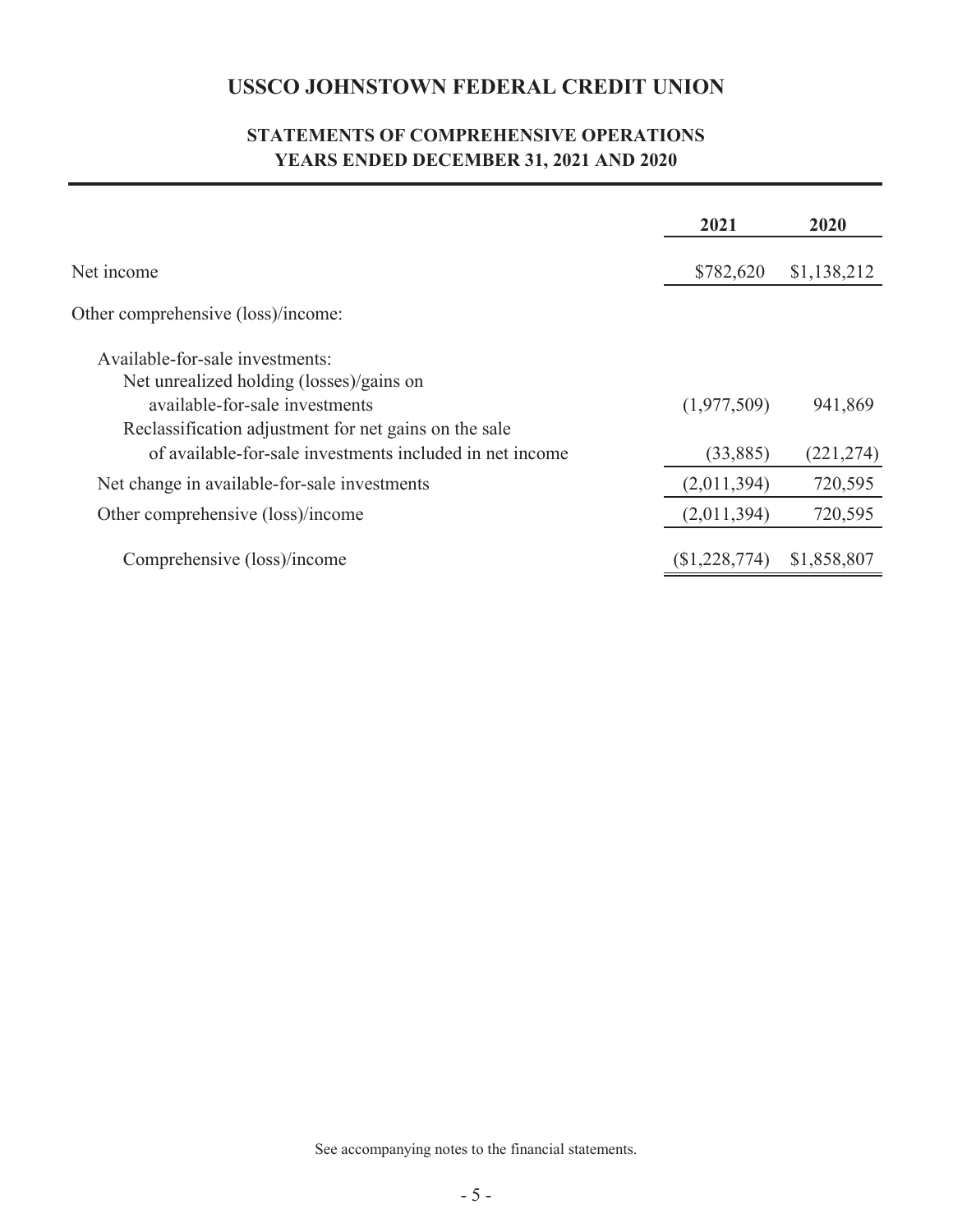## **STATEMENTS OF MEMBERS' EQUITY YEARS ENDED DECEMBER 31, 2021 AND 2020**

|                            |                |                  | <b>Equity</b><br><b>Acquired</b> | Accumulated<br>Other |              |
|----------------------------|----------------|------------------|----------------------------------|----------------------|--------------|
|                            | Regular        | <b>Undivided</b> | <b>Through</b>                   | Comprehensive        |              |
|                            | <b>Reserve</b> | <b>Earnings</b>  | <b>Merger</b>                    | Income/(Loss)        | <b>Total</b> |
| Balance,                   |                |                  |                                  |                      |              |
| December 31, 2019          | \$1,477,420    | \$11,707,581     | \$2,518,597                      | \$429,046            | \$16,132,644 |
| Net income                 |                | 1,138,212        |                                  |                      | 1,138,212    |
| Other comprehensive income |                |                  |                                  | 720,595              | 720,595      |
| Balance,                   |                |                  |                                  |                      |              |
| December 31, 2020          | 1,477,420      | 12,845,793       | 2,518,597                        | 1,149,641            | 17,991,451   |
| Net income                 |                | 782,620          |                                  |                      | 782,620      |
| Other comprehensive loss   |                |                  |                                  | (2,011,394)          | (2,011,394)  |
| Balance,                   |                |                  |                                  |                      |              |
| December 31, 2021          | \$1,477,420    | \$13,628,413     | \$2,518,597                      | $(\$861,753)$        | \$16,762,677 |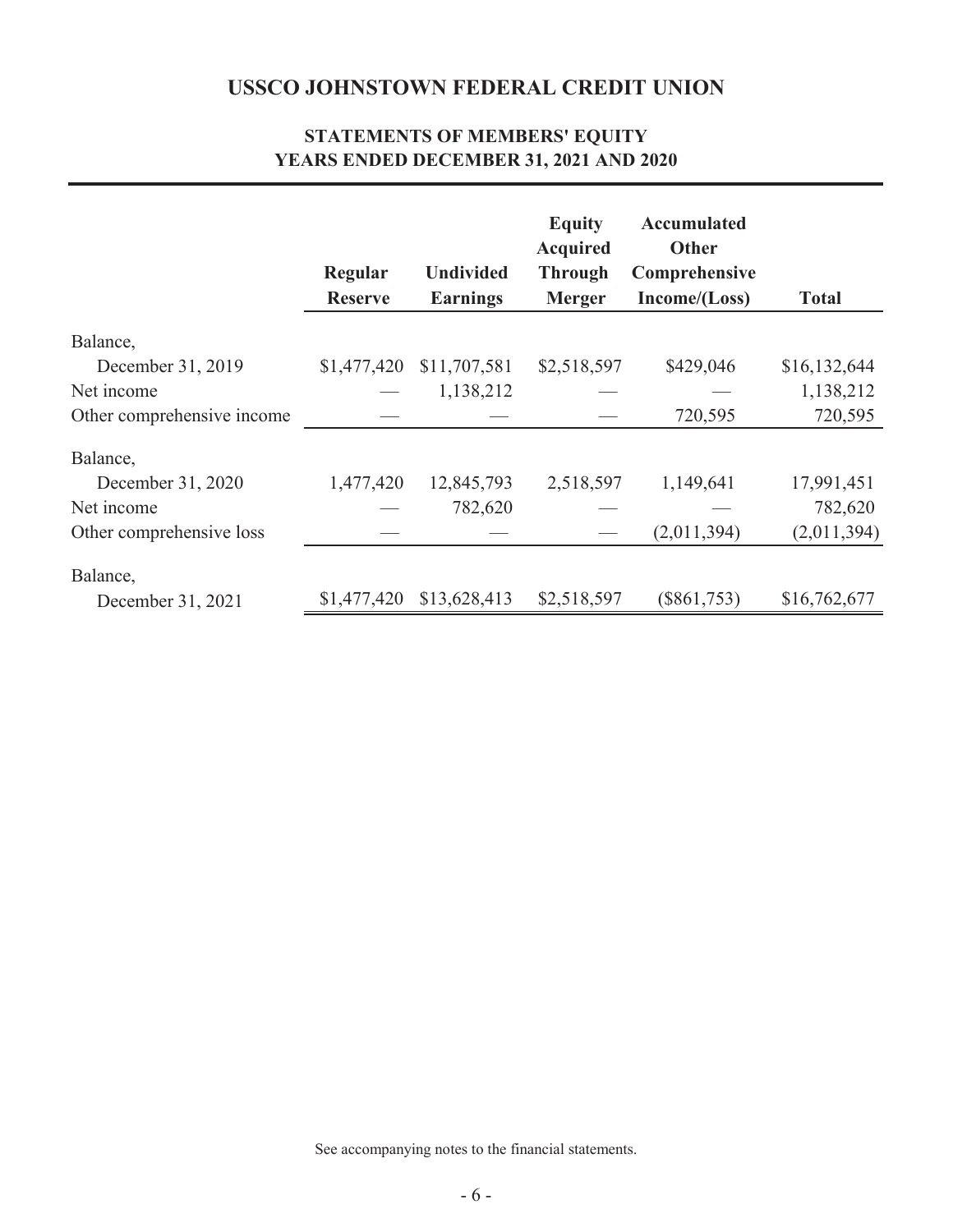## **STATEMENTS OF CASH FLOWS YEARS ENDED DECEMBER 31, 2021 AND 2020**

|                                                   | 2021      | 2020        |
|---------------------------------------------------|-----------|-------------|
| Cash flows from operating activities:             |           |             |
| Net income                                        | \$782,620 | \$1,138,212 |
| Adjustments to net cash provided from operating   |           |             |
| activities:                                       |           |             |
| (Reversal of provision)/provision for loan losses | (49,336)  | 156,552     |
| Depreciation and amortization                     | 203,075   | 208,159     |
| Gain on sale of available-for-sale investments    | (33,885)  | (221, 274)  |
| Gain on sale of credit card portfolio             |           | (108, 639)  |
| (Increase)/decrease in:                           |           |             |
| Prepaid and other assets                          | 83,531    | 155,279     |
| Accrued interest receivable                       | 16,537    | 39,337      |
| Increase/(decrease) in:                           |           |             |
| Accrued expenses and other liabilities            | (33, 794) | 24,864      |
| Total adjustments                                 | 186,128   | 254,278     |
| Net cash provided from operating activities       | 968,748   | 1,392,490   |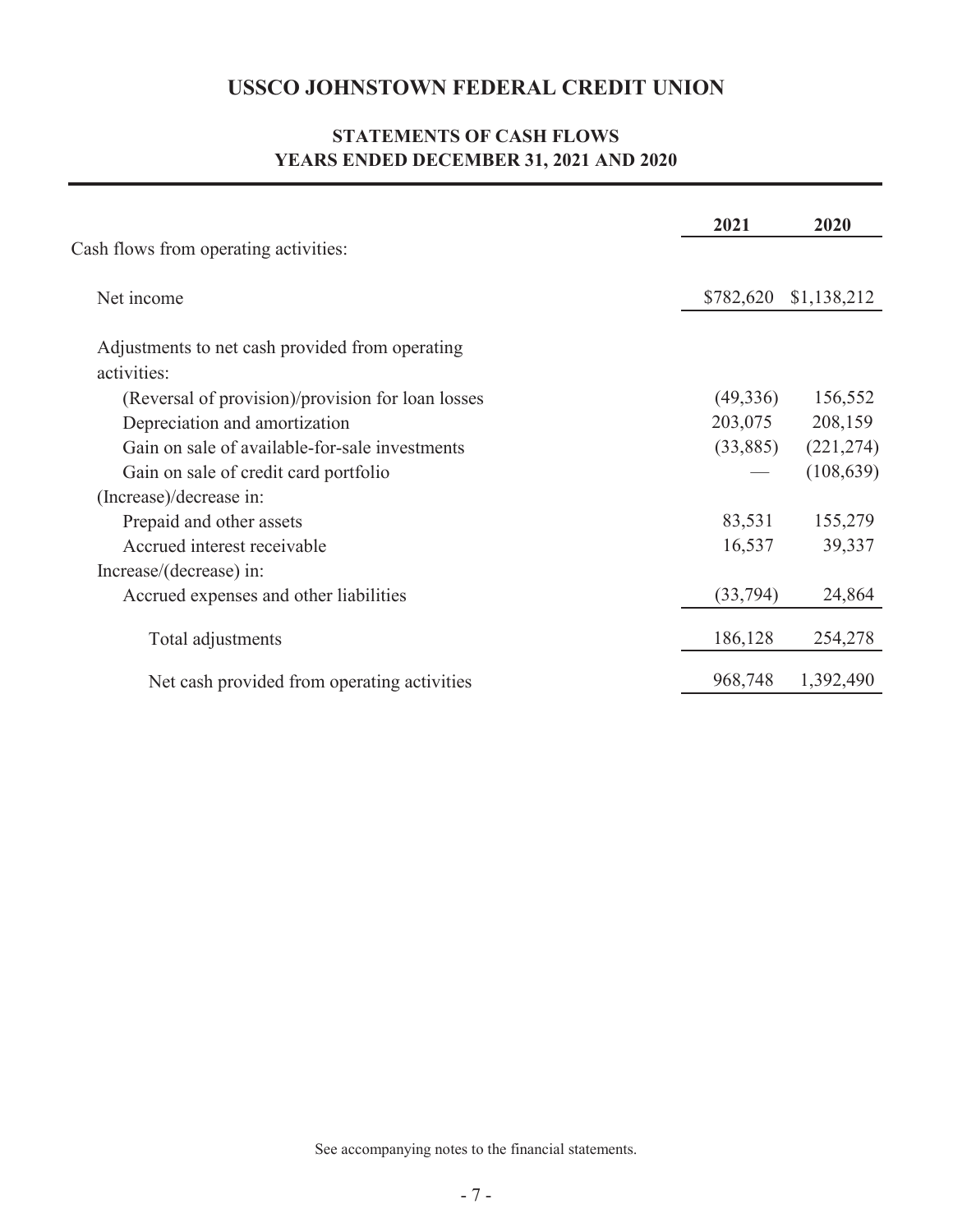## **STATEMENTS OF CASH FLOWS YEARS ENDED DECEMBER 31, 2021 AND 2020**

## **Cash Flows (Continued)**

|                                                            | 2021           | 2020         |
|------------------------------------------------------------|----------------|--------------|
| Cash flows from investing activities:                      |                |              |
| Maturities of interest-bearing deposits                    | 4,181,000      | 5,566,000    |
| Net change in loans to members                             | 215,554        | (447, 889)   |
| Proceeds from the sale of credit card portfolio            |                | 1,466,626    |
| Proceeds from the sales, calls, maturities, and repayments |                |              |
| of available-for-sale investments                          | 19,673,030     | 24,840,728   |
| Purchase of available-for-sale investments                 | (46, 280, 632) | (49,831,992) |
| Increase in NCUSIF deposit                                 | (190, 396)     | (118,989)    |
| Purchase of property and equipment                         | (201, 830)     | (83,271)     |
| Net cash used in investing activities                      | (22, 603, 274) | (18,608,787) |
| Cash flows from financing activities:                      |                |              |
| Net change in members' shares and savings accounts         | 19,361,418     | 21,650,061   |
| Net cash provided from financing activities                | 19,361,418     | 21,650,061   |
| Net change in cash and cash equivalents                    | (2,273,108)    | 4,433,764    |
| Cash and cash equivalents - beginning                      | 6,853,916      | 2,420,152    |
| Cash and cash equivalents - ending                         | \$4,580,808    | \$6,853,916  |
| <b>Supplemental Information</b>                            |                |              |
| Interest paid                                              | \$381,655      | \$300,891    |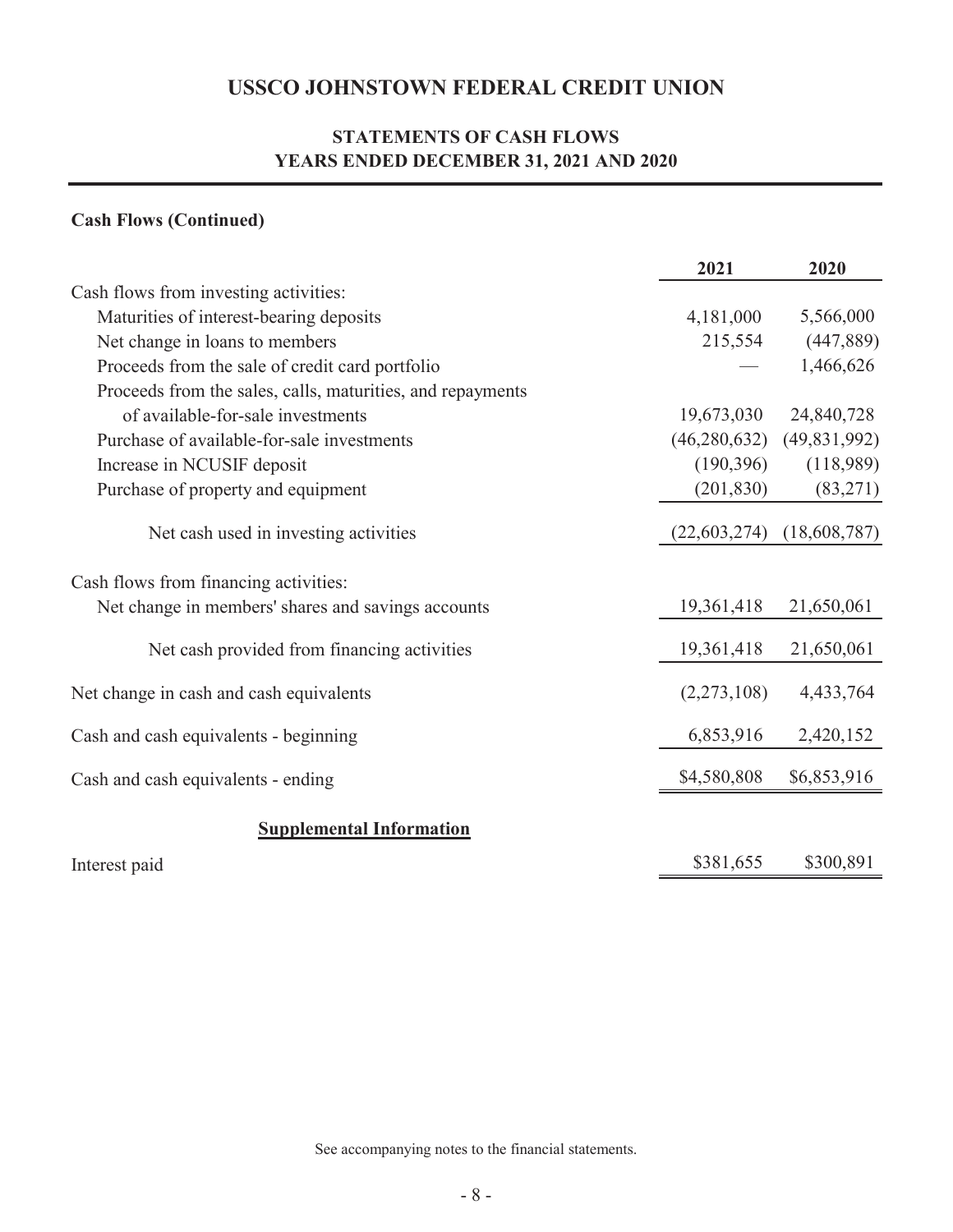### **NOTES TO THE FINANCIAL STATEMENTS DECEMBER 31, 2021 AND 2020**

### **Note 1 - Nature of Business and Significant Accounting Policies**

### Organization

 USSCO Johnstown Federal Credit Union (the Credit Union) is a cooperative association organized in accordance with the provisions of the Federal Credit Union Act for the purpose of promoting thrift among, and creating a source of credit for, its members. Participation in the Credit Union is limited to those individuals who qualify for membership. The field of membership is defined by the Credit Union's Charter and Bylaws.

### Use of Estimates

 The preparation of financial statements in conformity with accounting principles generally accepted in the United States of America (GAAP) requires management to make estimates and assumptions that affect the reported amounts of assets and liabilities and the disclosure of contingent assets and liabilities as of the dates of the financial statements and the reported amounts of revenues and expenses for the periods then ended. Actual results could differ from those estimates. Estimates that are particularly susceptible to change include the determination of the allowance for loan losses and the fair value of available-for-sale investments. The significant accounting principles and policies used in the preparation of these financial statements, together with certain related information, are summarized below.

### Concentrations of Credit Risk

 A significant amount of the Credit Union's business activity is with members who work for or reside in Cambria and Somerset Counties in central Pennsylvania. Therefore, the Credit Union may be exposed to credit risk by the economic climate of the overall geographical region in which borrowers work and reside.

### Comprehensive (Loss)/Income

Accounting principles generally require that recognized revenue, expenses, gains and losses be included in net income. Certain changes in assets and liabilities are reported in a separate component of comprehensive (loss)/income. Other comprehensive (loss)/income is limited to the changes in unrealized gain/(loss) on available-for-sale investments. When available-for-sale investments are sold, the gain or loss realized on the sale is reclassified from accumulated other comprehensive income/(loss) to the gain or loss on sale of investments reported in the statements of income.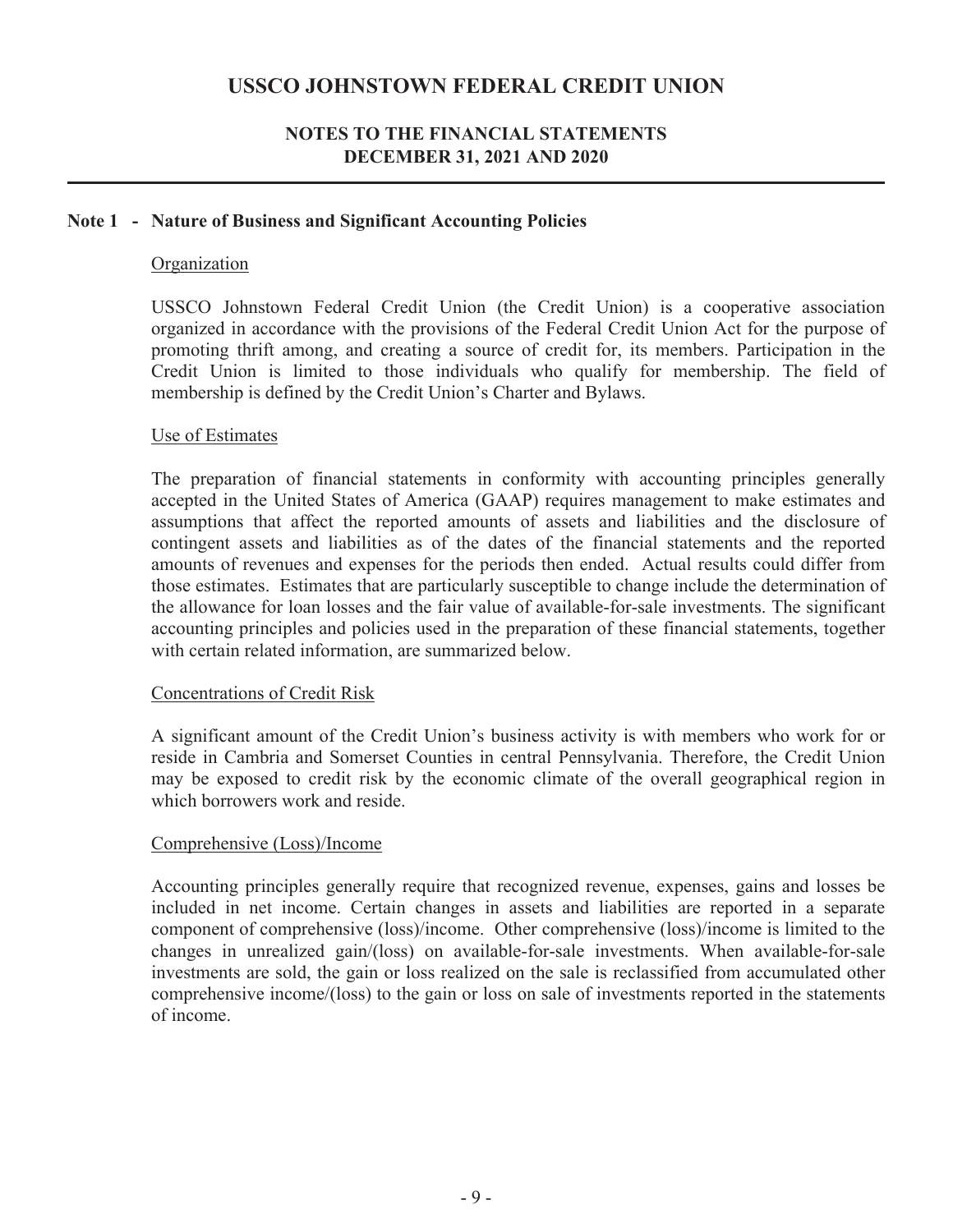### **NOTES TO THE FINANCIAL STATEMENTS DECEMBER 31, 2021 AND 2020**

### **Note 1 - Nature of Business and Significant Accounting Policies (Continued)**

### Cash and Cash Equivalents

 For purposes of reporting cash flows, cash and cash equivalents includes cash on hand and amounts due from corporate credit unions (including cash items in the process of clearing) and interest-bearing deposits with corporate credit unions with an original maturity of 90 days or less including overnight deposits. Amounts due from corporate credit unions may, at times, exceed federally insured limits.

### Interest-Bearing Deposits

 Interest-bearing deposits are time deposits with financial institutions with an original maturity in excess of 90 days. These deposits are all 100% insured as no deposit to one individual institution exceeds \$250,000.

### Available-for-Sale Investments:

 Investments are classified as available-for-sale when the Credit Union anticipates that the securities could be sold in response to rate changes, prepayment risk, liquidity, availability of and the yield on alternative investments and other market and economic factors. These securities are reported at fair value.

 Unrealized gains and losses on available-for-sale investments are recognized as direct increases or decreases in other comprehensive (loss)/income. Premiums and discounts are recognized in interest income using the interest method over the terms of the securities. Declines in the estimated fair value of available-for-sale securities below their cost that are other-than-temporary are reflected as realized losses in the statements of income. Factors affecting the determination of whether an other-than-temporary impairment has occurred include, among other things: (1) the length of time and the extent which the fair value has been less than cost, (2) the financial condition and near term prospects of the issuer, (3) the Credit Union does not intend to sell these securities, and (4) it is more likely than not that the Credit Union will not be required to sell before a period of time sufficient to allow for any anticipated recovery in fair value. Gains and losses on the sale of securities are recorded on the trade date and the costs of securities sold are determined using the specific identification method.

### Loans to Members

 Loans that the Credit Union has the intent and ability to hold for the foreseeable future are stated at unpaid principal balances, less an allowance for loan losses and net deferred loan origination fees and costs. Interest on loans to members is recognized over the terms of the loans and is calculated using the simple-interest method on principal amounts outstanding.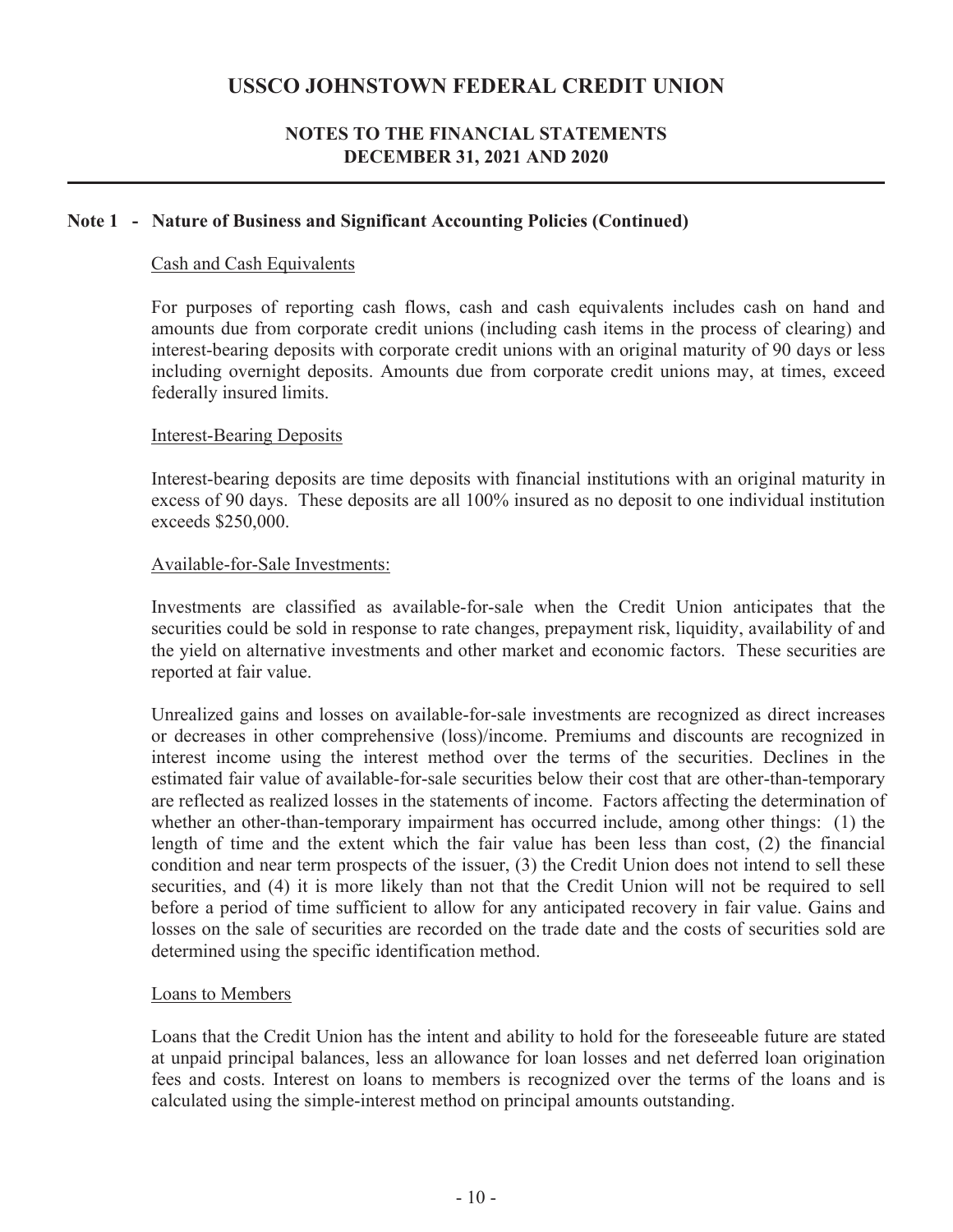### **NOTES TO THE FINANCIAL STATEMENTS DECEMBER 31, 2021 AND 2020**

### **Note 1 - Nature of Business and Significant Accounting Policies (Continued)**

### Loans to Members (Continued)

The accrual of interest on loans is discontinued at the time the loan is 90 days delinquent. Interest income on non-accrual loans is recognized only to the extent cash payments are received. Past due status is based on contractual terms of the loan. In all cases, loans are placed on non-accrual or charged off at an earlier date if collection of principal or interest is considered doubtful.

All interest accrued but not collected for loans that are placed on non-accrual or charged off is reversed against interest income. The interest on these loans is accounted for on the cash-basis or cost-recovery method, until qualifying for return to accrual. Loans are returned to accrual status when all the principal and interest amounts contractually due are brought current and future payments are reasonably assured. Loan origination fees and costs are deferred and amortized over the estimated life of the related loans. Deferred fees and costs are recognized as an adjustment to interest income on loans.

### Allowance for Loan Losses

The allowance for loan losses (allowance) is an estimate of loan losses inherent in the Credit Union's loan portfolio. The allowance is established through a provision for loan losses which is charged to expense. Loan losses are charged off against the allowance when the Credit Union determines the loan balance to be uncollectible. Cash received on previously charged-off amounts is recorded as a recovery to the allowance.

The allowance is evaluated on a regular basis by management and is based upon management's periodic assessment of the collectability of the loans in light of historical experience, the nature and volume of the loan portfolio, adverse situations that may affect the borrower's ability to repay, estimated value of any underlying collateral, and prevailing economic conditions. This evaluation is inherently subjective as it requires estimates that are susceptible to significant revision as more information becomes available.

Management has an established methodology to determine the adequacy of the allowance that assesses the risks and losses inherent in the loan portfolio. For purposes of determining the allowance, the Credit Union has segmented certain loans in the portfolio by product type. Loans are divided into the following segments: real estate, consumer and commercial. The Credit Union further disaggregates real estate, consumer and commercial segments into classes based on the associated risks within those segments. Real estate loans are divided into two classes: first mortgage and home equity. Consumer loans are divided into four classes: automobile, share secured, unsecured and education. Commercial loans are divided into two classes: real estate and other.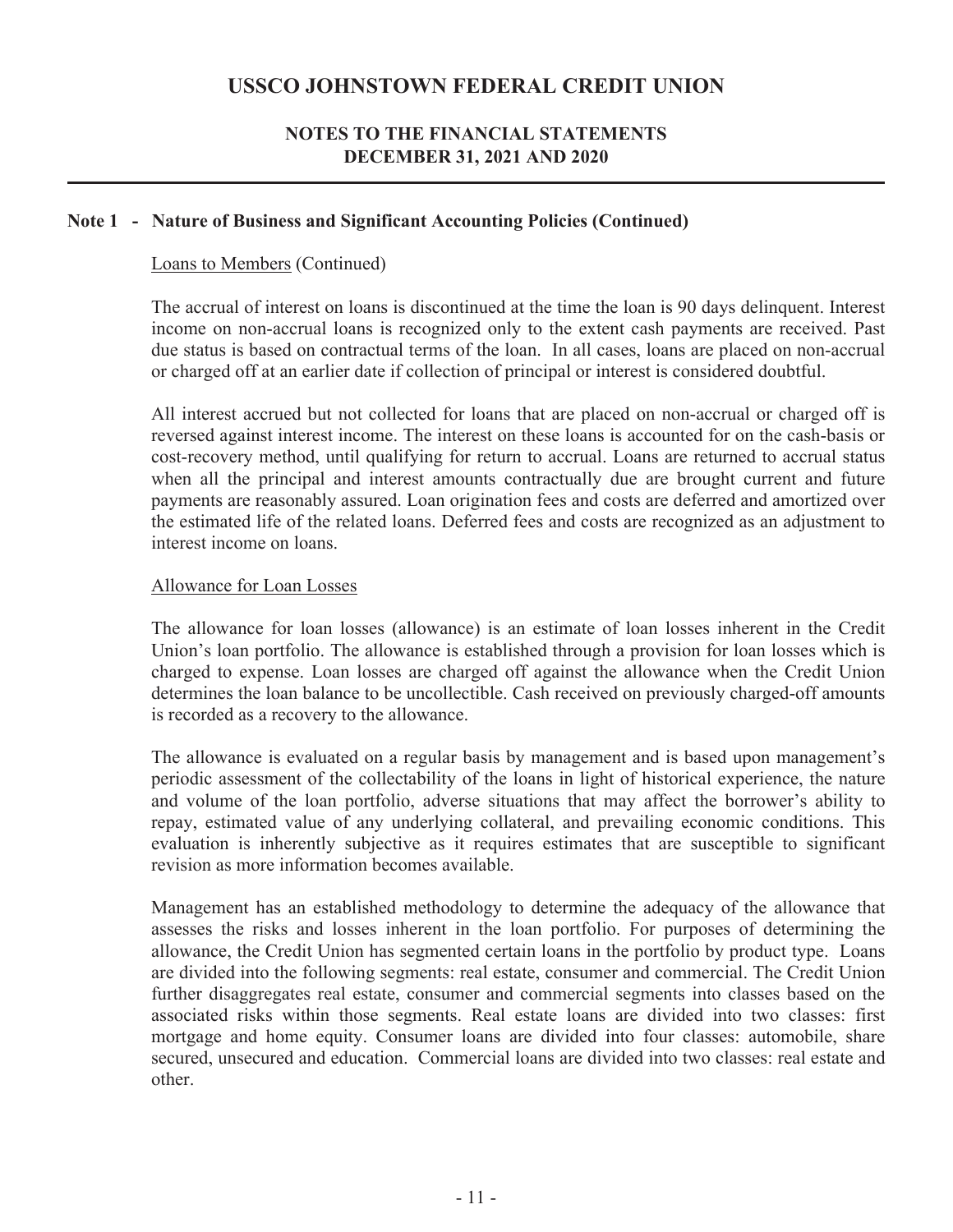### **NOTES TO THE FINANCIAL STATEMENTS DECEMBER 31, 2021 AND 2020**

### **Note 1 - Nature of Business and Significant Accounting Policies (Continued)**

#### Allowance for Loan Losses (Continued)

The allowance consists of specific and general components. The specific component covers impaired loans and specific allowances are established for these loans based on a thorough analysis of the most probable source of repayment, including the present value of the loan's expected future cash flows, the loan's estimated market value, or the estimated fair value of the underlying collateral. The general component covers non-impaired loans and is based on historical losses adjusted for current factors. This actual loss experience is adjusted for economic factors based on the risks present for each portfolio segment or class of loans. These economic factors include consideration of the following: levels of and trends in delinquencies and impaired loans; levels of and trends in charge-offs and recoveries; trends in volume and terms of loans; effects of any changes in risk selection and underwriting standards; other changes in lending policies, procedures, and practices; experience, ability, and depth of lending management and other relevant staff; national and local economic trends and conditions; industry conditions; and effects of changes in credit concentrations. These factors are inherently subjective and are driven by the repayment risk associated with each portfolio segment. The Credit Union maintains a separate general valuation allowance for each portfolio segment.

### *Real Estate and Consumer Segment Allowance Methodology*

For loans not individually evaluated for impairment, the Credit Union determines the allowance on a collective basis utilizing historical losses adjusted for current factors. This actual loss experience is adjusted for economic factors, credit quality of the assets comprising the portfolio and the ongoing evaluation process based on the risks present for each portfolio segment or class of loans. As of December 31, 2021 and 2020, the historical loss time frame for each class was the previous two years.

### *Commercial Segment Allowance Methodology*

For commercial loans not identified as impaired or otherwise individually evaluated, the Credit Union determines the allowance on a collective basis utilizing peer group historical losses to represent the best estimate of inherent losses at the measurement date. Based on historical losses and management's credit risk assessment and analysis of leading predictors of losses existing as of the measurement date, loan losses are estimated. These loss estimates are adjusted as appropriate based on additional analysis of long-term average loss experience compared to previously forecasted losses, external loss data, or other risks identified from current economic conditions and credit quality trends.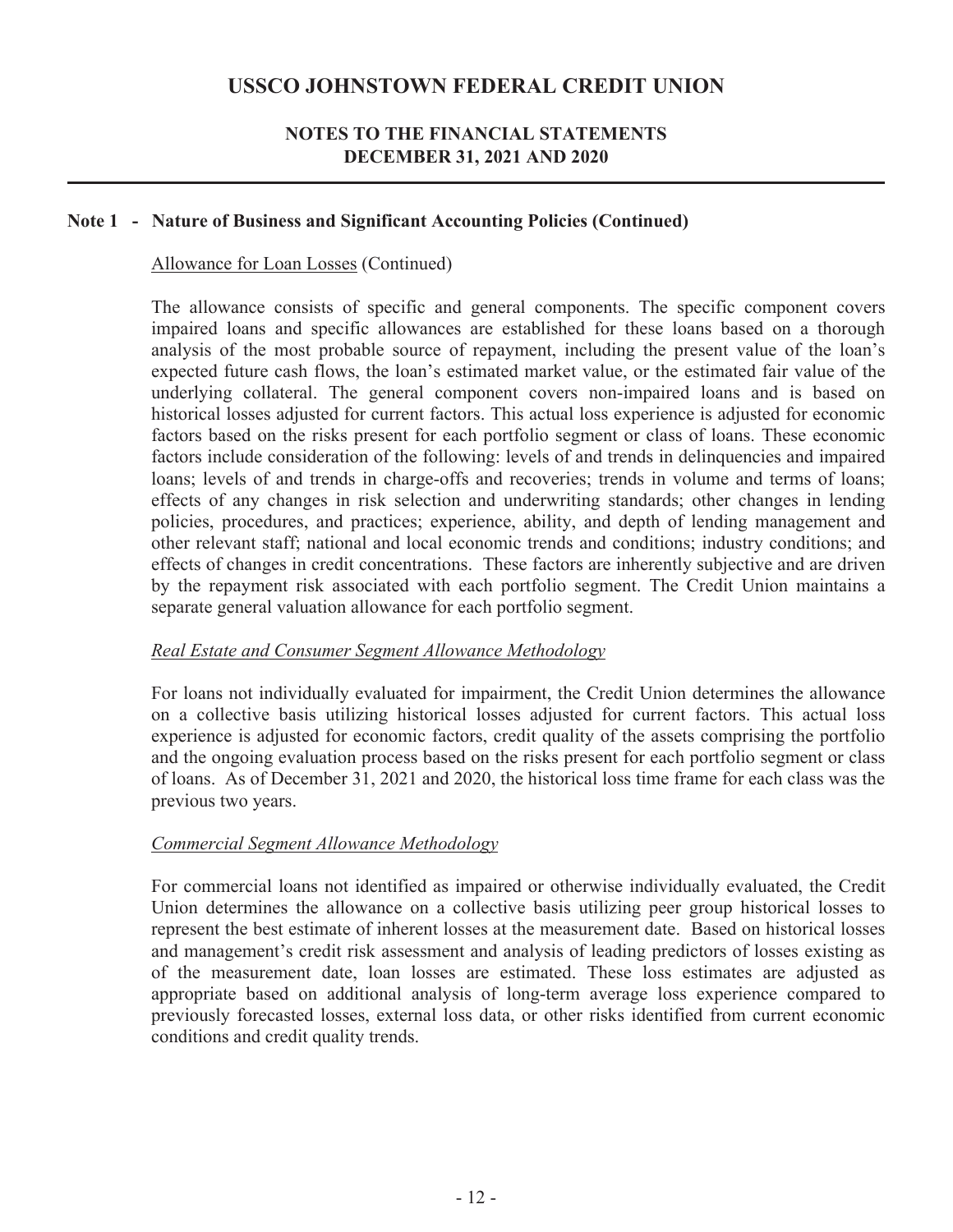### **NOTES TO THE FINANCIAL STATEMENTS DECEMBER 31, 2021 AND 2020**

### **Note 1 - Nature of Business and Significant Accounting Policies (Continued)**

### *Impaired Loans*

A loan is considered impaired when, based on current information and events, it is probable that the Credit Union will be unable to collect the scheduled payments of principal or interest when due according to the contractual terms of the loan agreement. Factors considered by management in determining impairment include payment status, collateral value, and the probability of collecting scheduled principal and interest payments when due. Loans that experience insignificant payment delays and payment shortfalls generally are not classified as impaired.

Management determines the significance of payment delays and payment shortfalls on a case-bycase basis, taking into consideration of all circumstances surrounding the loan and the borrower, including the length of the delay, the reasons for the delay, the borrower's prior payment record, and the amount of the shortfall in relation to the principal and interest owed. Impairment is measured on a loan-by-loan basis by either the present value of expected future cash flows discounted at the loan's effective interest rate or the fair value of the collateral, less costs to sell, if the loan is collateral dependent. A loan is collateral dependent if its repayment is expected to be provided solely by the underlying collateral.

Large groups of smaller balance homogeneous loans are collectively evaluated for impairment. Accordingly, the Credit Union does not separately identify individual real estate and consumer loans for impairment disclosures, unless such loans are the subject of a restructuring agreement.

### *Troubled Debt Restructurings (TDRs)*

Under certain circumstances, the Credit Union will provide borrowers relief through loan restructurings. A loan restructuring represents a TDR if for economic or legal reasons related to the borrower's financial difficulties the Credit Union grants a concession to the borrower that it would not otherwise consider. Restructured loans typically present an elevated level of credit risk as the borrowers are not able to perform according to the original contractual terms. Loans that are reported as TDRs are considered impaired and measured for impairment as described above. TDR activity was insignificant for disclosure for the years ended December 31, 2021 and 2020.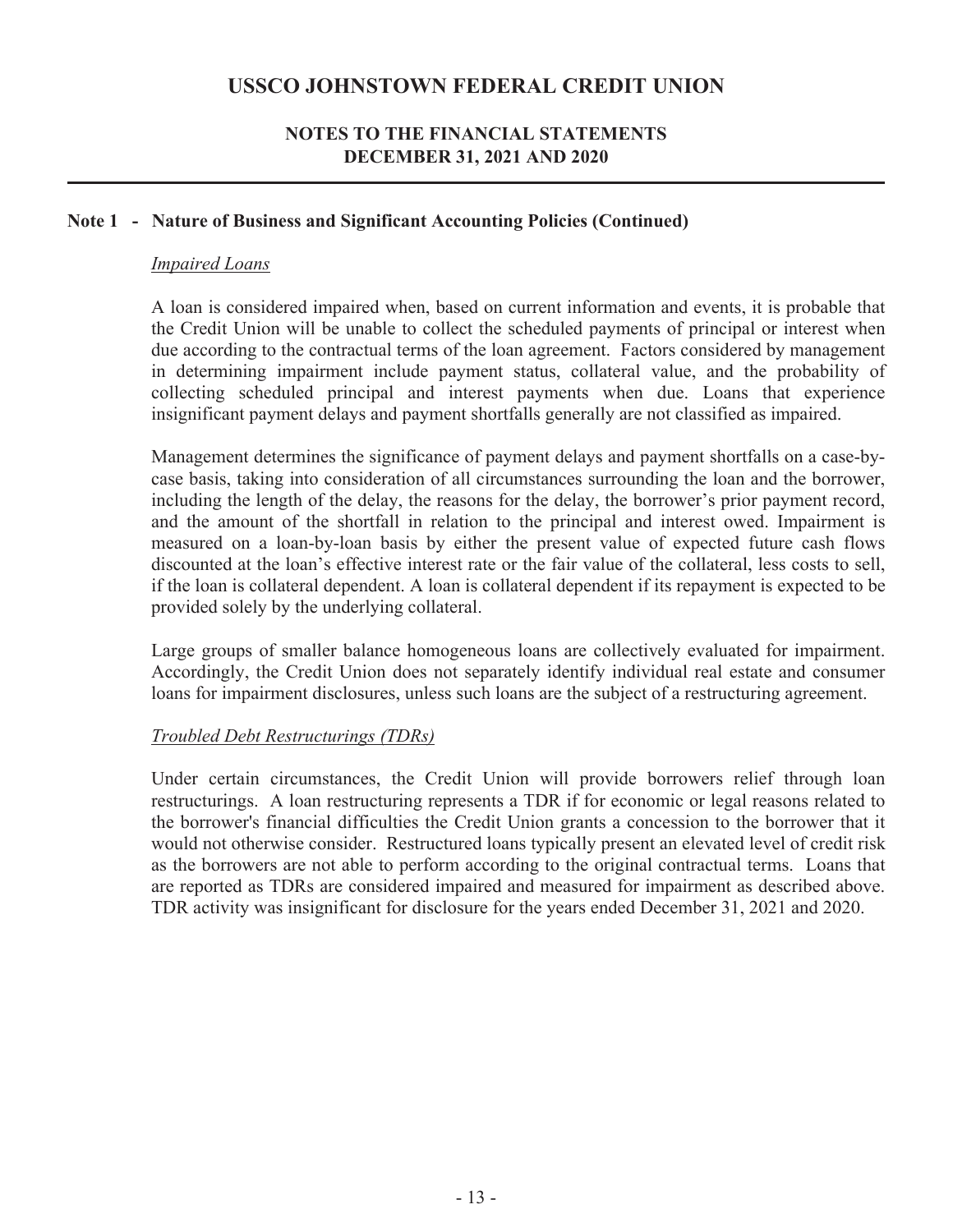### **NOTES TO THE FINANCIAL STATEMENTS DECEMBER 31, 2021 AND 2020**

### **Note 1 - Nature of Business and Significant Accounting Policies (Continued)**

### *Real Estate and Consumer Credit Quality Indicators*

The majority of the Credit Union's real estate and consumer loan portfolio is comprised of secured loans that are evaluated at origination on a centralized basis against standardized underwriting criteria. The ongoing measurement of credit quality of the real estate and consumer loan portfolios is largely done on an exception basis. If payments are made on schedule, as agreed, then no further monitoring is performed. However, if delinquency occurs, the delinquent loans are turned over to the Credit Union's collections department for resolution, which generally occurs fairly rapidly and often through repossession and foreclosure. Credit quality for the entire real estate and consumer loan portfolio is measured by the periodic delinquency rate, non-accrual amounts, and actual losses incurred.

The Credit Union evaluates the credit quality of loans in the real estate and consumer loan portfolio based primarily on the aging status of the loan and payment activity. Accordingly, nonaccrual loans and loans modified under TDRs that are past due in accordance with the loans' original contractual terms are considered to be in non-performing status for purposes of credit quality evaluation.

### *Commercial Credit Quality Indicators*

The Credit Union assigns a risk rating to all loans, except pools of homogeneous loans, and periodically performs detailed internal reviews of all such loans over a certain threshold to identify credit risks and to assess the overall collectability of the portfolio. These risk ratings are also subject to examination by the Credit Union's regulators. During the internal reviews, management monitors and analyzes the financial condition of borrowers and guarantors, trends in the industries in which the borrowers operate, and the fair values of collateral securing the loans. These credit quality indicators are used to assign a risk rating to each individual loan. The risk ratings can be grouped into eight major categories based on loan quality. Risk ratings range from 1 or excellent, representing the highest loan quality, to 8, or loss, representing the lowest loan quality. Commercial loans with an original balance less than \$50,000 are not individually riskrated as permitted by regulation.

### *Loan Charge-off Policies*

Loan losses are charged off against the allowance when the Credit Union determines the loan balance to be uncollectible. Loans are typically charged off no later than 180 days past due, unless they are in foreclosure. Past due status is based on contractual terms of the loan. In all cases, loans are placed on non-accrual or charged off at an earlier date if collection of principal or interest is considered doubtful.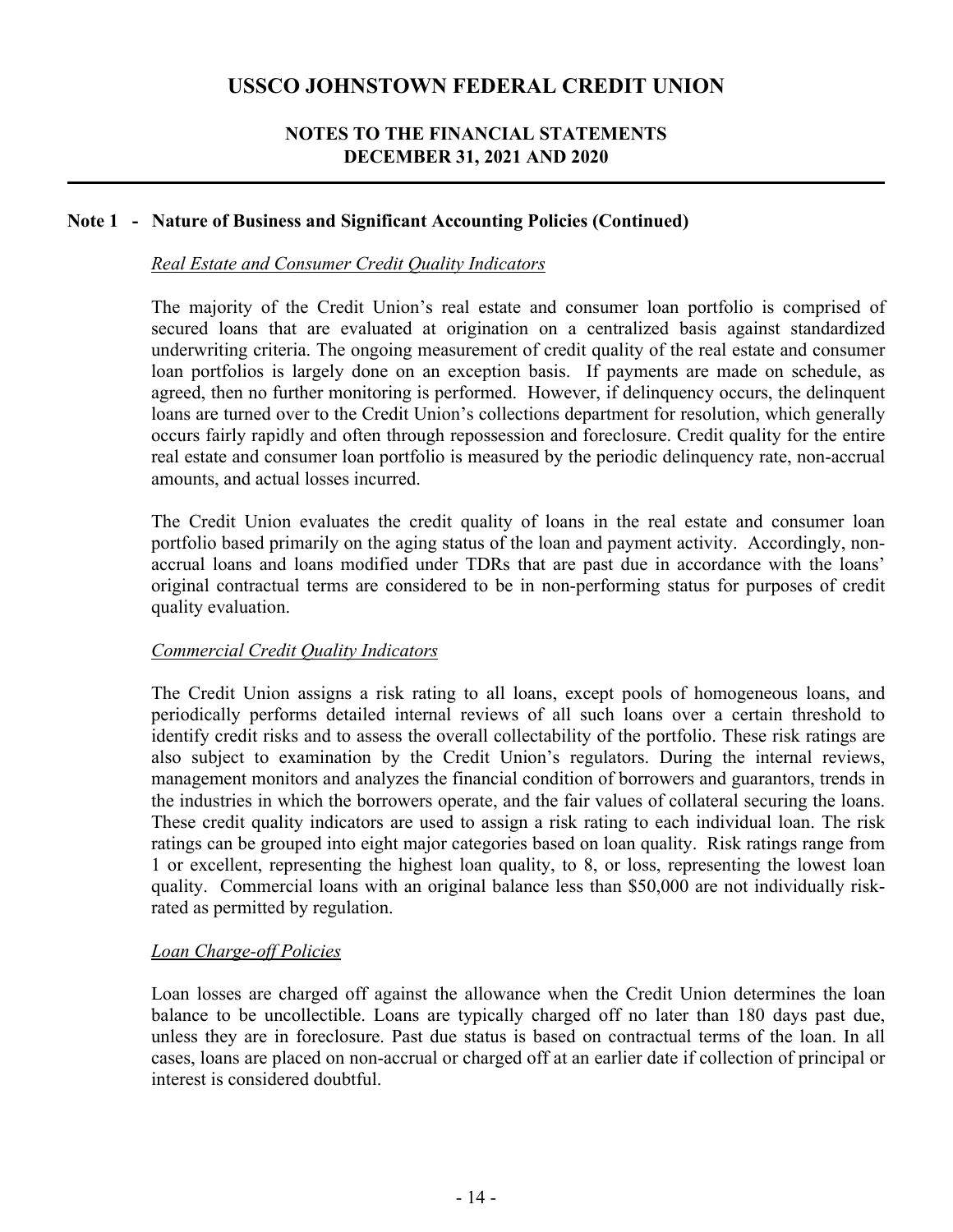### **NOTES TO THE FINANCIAL STATEMENTS DECEMBER 31, 2021 AND 2020**

### **Note 1 - Nature of Business and Significant Accounting Policies (Continued)**

#### Property and Equipment

 Land is carried at cost. Building and improvements and furniture and equipment are carried at cost, less accumulated depreciation. Depreciation is computed principally by the straight-line method based upon the useful lives of the related assets. The cost of leasehold improvements is amortized using the straight-line method over the term of the lease, or the estimated life of the asset, whichever is less. The Credit Union reviews property and equipment (long-lived assets) for impairment whenever events or changes in circumstances indicate that the carrying amount may not be recoverable. Maintenance, repairs, and minor alterations are charged to current operations as expenditures occur and major improvements are capitalized.

#### National Credit Union Share Insurance Fund (NCUSIF) Deposit

 The deposit in the NCUSIF is in accordance with National Credit Union Administration (NCUA) regulations, which require the maintenance of a deposit by each insured credit union in an amount equal to one percent of its insured shares. The deposit would be refunded to the credit union if its insurance coverage is terminated, it converts to insurance coverage from another source, or the operations of the fund are transferred from the NCUA Board. The NCUSIF deposit is required to be periodically reviewed for impairment.

### Perpetual Contributed Capital (PCC)

 As a requirement of membership, the Credit Union maintains a PCC account with Vizo Financial Corporate Credit Union (VFCCU). The Credit Union maintained approximately \$690,000 in PCC at VFCCU as of December 31, 2021 and 2020. The PCC is not subject to share insurance coverage by the NCUSIF or other deposit insurer. PCC is uninsured and cannot be withdrawn; however, it is required to be a member of VFCCU. PCC can be used by VFCCU to absorb any operating losses that exceed the balance of retained earnings. The PCC is included with prepaid and other assets in the statements of financial condition.

### Members' Shares and Savings Accounts

 Members' shares are the savings deposit accounts of the owners of the Credit Union. Share ownership entitles the members to vote in annual elections of the Board of Directors. Irrespective of the number of shares owned, no member has more than one vote. Members' shares are subordinated to all other liabilities of the Credit Union upon liquidation. Interest on members' shares and savings accounts is based on available earnings at the end of an interest period and is not guaranteed by the Credit Union. Interest rates on members' share accounts are set by the Board of Directors, based on an evaluation of current and future market conditions.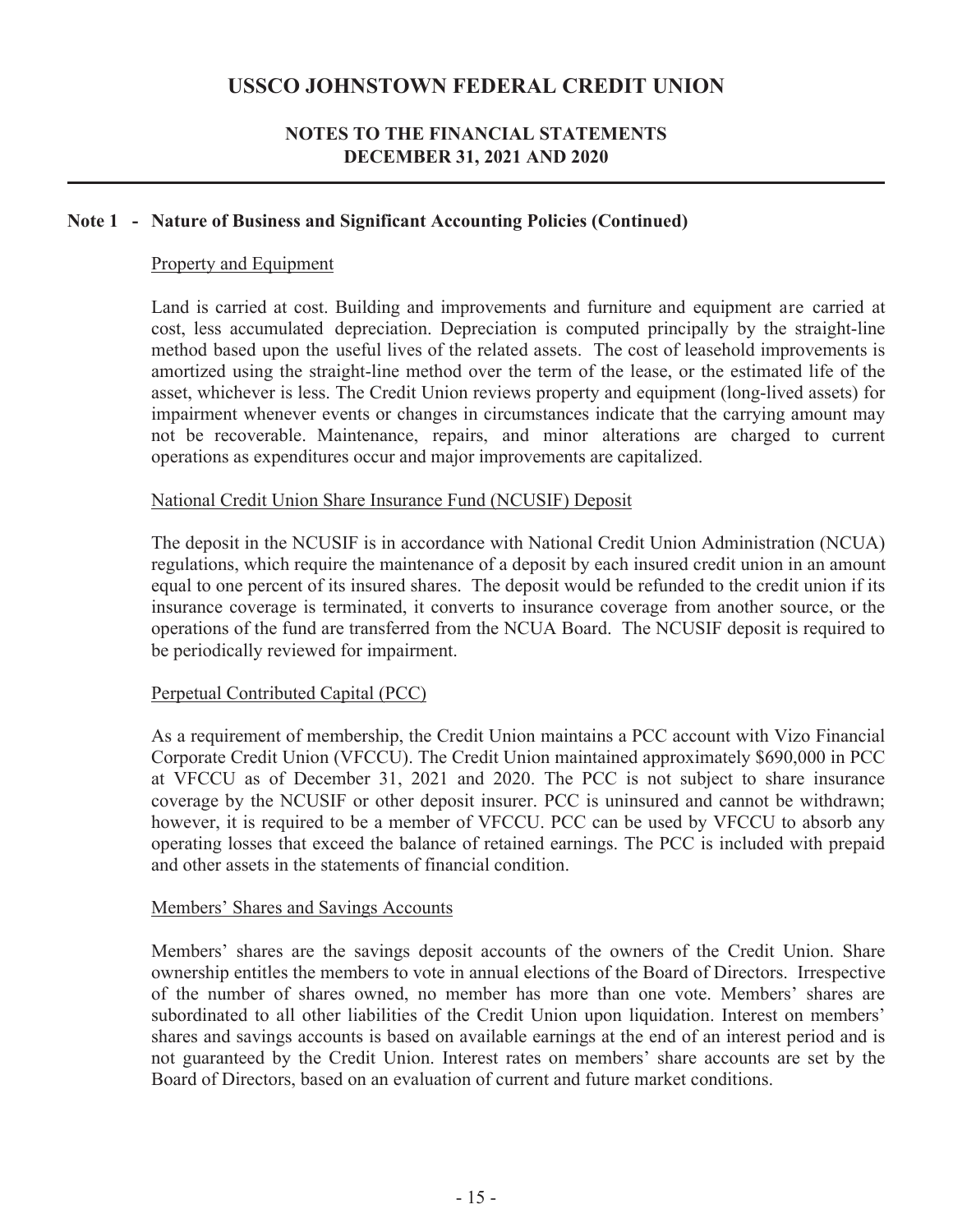### **NOTES TO THE FINANCIAL STATEMENTS DECEMBER 31, 2021 AND 2020**

### **Note 1 - Nature of Business and Significant Accounting Policies (Continued)**

#### Regular Reserve

 The Credit Union is required to maintain a statutory reserve (regular reserve) in accordance with the Federal Credit Union Act. This statutory reserve represents a regulatory restriction and is not available for the payment of interest.

### Equity Acquired in Merger

 Equity acquired in a merger represents equity accounted for in accordance with the acquisition method of accounting. Under this method, undivided earnings of the acquired credit union is combined on the acquirer's statements of financial condition as a separate component of equity. This component of equity is considered part of net worth as defined by the regulations established by the NCUA.

#### Fees and Charges

The Credit Union earns fee and commission income from a range of services it provides to its members. Deposit fee income and interchange fee income are earned on the execution of financial services performed. This includes fees arising from 1) services initiated or requested by the member, including overdrawn account charges, insufficient funds charges, and stop payment fees; 2) participating in transactions with members and third-party financial institutions, such as interchange fee income for authorizing and settling member debit and credit card point-of-sale or ATM transactions; 3) commission income related to insurance brokerage services to Credit Union members. Deposit fees and interchange revenue are presented as non-interest income in the statements of income, with related expense streams such as processor costs and reward point costs, presented separately in non-interest expenses.

### Income Taxes

The Credit Union is exempt, by the Internal Revenue Code Section  $501(c)(1)(a)(i)$ , from federal and state income taxes.

#### Reclassification

 Certain amounts reported in the 2020 financial statements have been reclassified to conform with the 2021 presentation. Members' equity and net income are unchanged due to these reclassifications.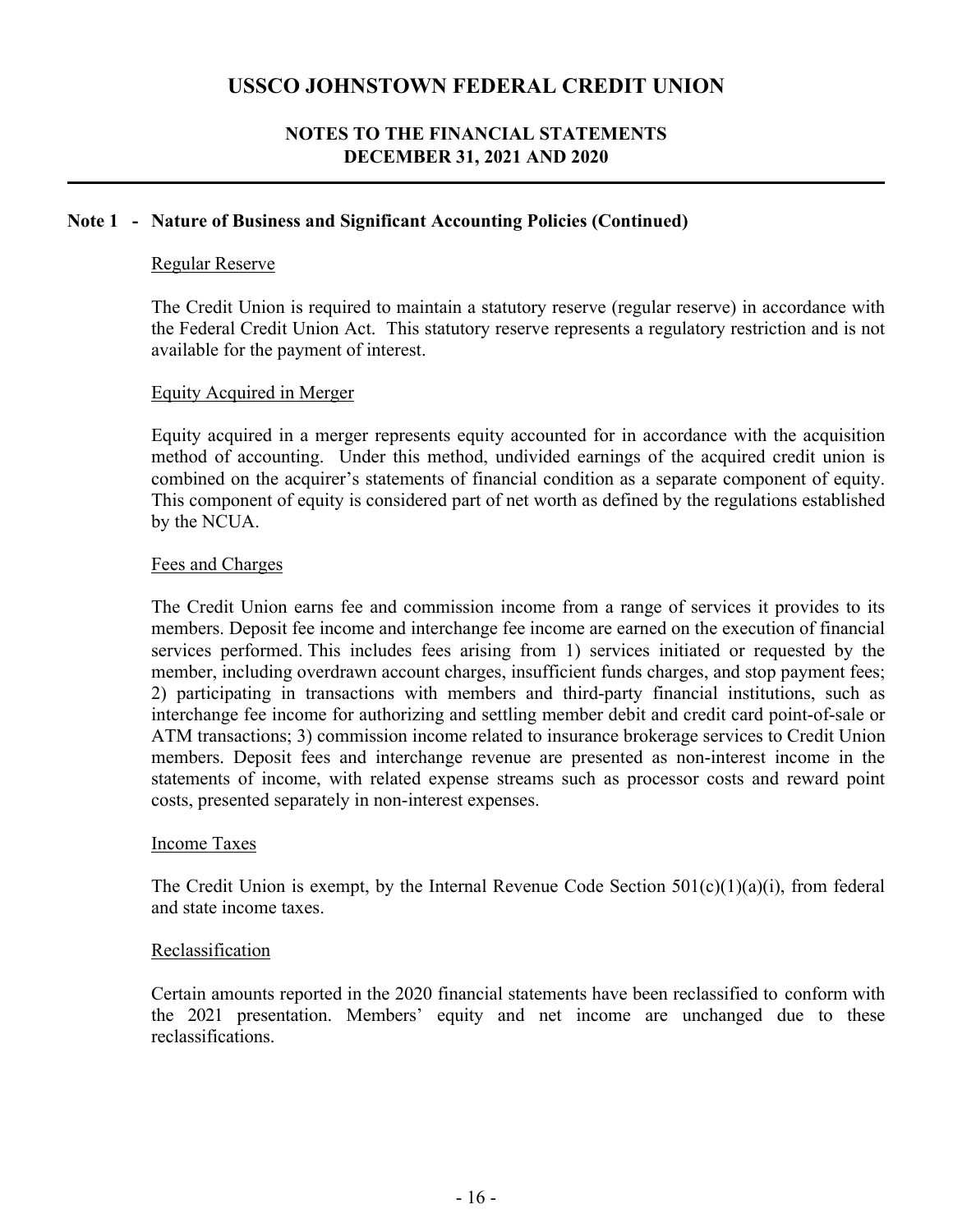### **NOTES TO THE FINANCIAL STATEMENTS DECEMBER 31, 2021 AND 2020**

### **Note 1 - Nature of Business and Significant Accounting Policies (Continued)**

#### Recent Accounting Pronouncements

### *Accounting for Financial Instruments – Credit Losses*

In June 2016, the Financial Accounting Standards Board (FASB) issued Accounting Standards Update (ASU) 2016-13, *Financial Instruments-Credit Losses*. The ASU introduces a new accounting model, the Current Expected Credit Losses (CECL) model, which requires earlier recognition of credit losses. The FASB's CECL model utilizes a lifetime "expected credit loss" measurement objective for the recognition of credit losses for loans, held-to-maturity securities and other receivables at the time the financial asset is originated or acquired. The expected credit losses are adjusted each period for changes in expected lifetime credit losses. For available-forsale securities where fair value is less than cost, credit-related impairment, if any, will be recognized in an allowance for credit losses and adjusted each period for changes in expected credit risk. This model replaces the multiple existing impairment models, which generally require that a loss be incurred before it is recognized. The ASU will be effective for the Credit Union on January 1, 2023. Early application is permitted for annual periods beginning January 1, 2019.

### Subsequent Events

 Management has evaluated subsequent events through May 12, 2022, the date the financial statements were available to be issued. No significant such events or transactions were identified.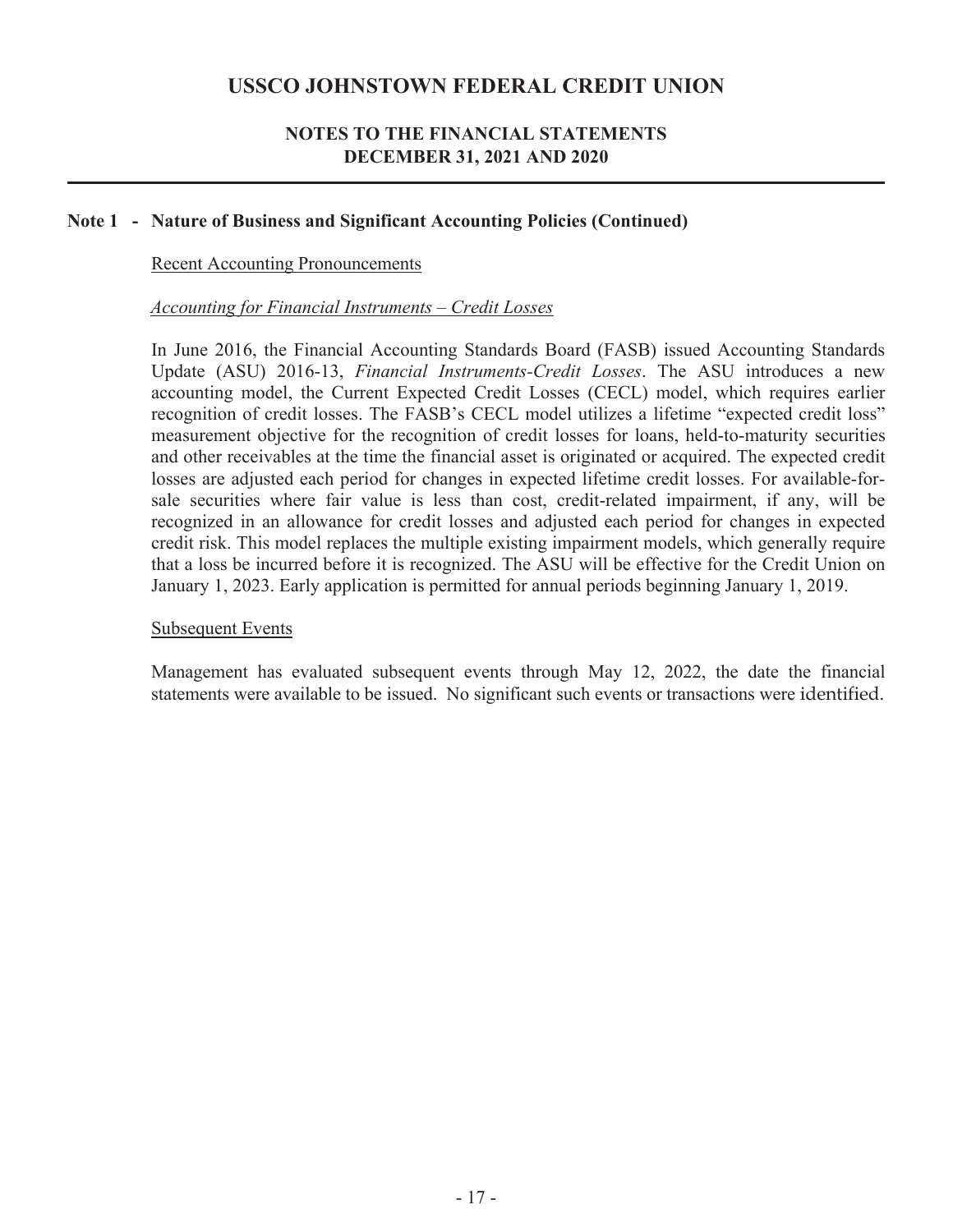### **NOTES TO THE FINANCIAL STATEMENTS DECEMBER 31, 2021 AND 2020**

### **Note 2 - Available-for-Sale Investments**

The following table presents the amortized cost and estimated fair value of debt securities as of December 31, 2021:

|                                    | <b>Amortized</b><br>Cost | Gross<br><b>Unrealized</b><br><b>Gains</b> | <b>Gross</b><br><b>Unrealized</b><br><b>Losses</b> | Fair<br>Value |
|------------------------------------|--------------------------|--------------------------------------------|----------------------------------------------------|---------------|
| Available-for-sale:                |                          |                                            |                                                    |               |
| Mortgage-backed securities         | \$43,758,468             | \$207,680                                  | $(\$491,367)$                                      | \$43,474,781  |
| Collateralized mortgage            |                          |                                            |                                                    |               |
| obligations (CMOs)                 | 15, 175, 717             | 25,597                                     | (357, 453)                                         | 14,843,861    |
| Negotiable certificates of deposit | 12,834,000               | 155,442                                    | (163,764)                                          | 12,825,678    |
| Federal agency securities          | 14,529,423               |                                            | (241, 864)                                         | 14,287,559    |
| <b>SBA</b> securities              | 681,313                  | 706                                        | (2,081)                                            | 679,938       |
| Corporate bonds                    | 497,358                  | 5,351                                      |                                                    | 502,709       |
| Total                              | \$87,476,279             | \$394,776                                  | (\$1,256,529)                                      | \$86,614,526  |

The following table presents the amortized cost and estimated fair value of debt securities as of December 31, 2020:

|                                    | <b>Amortized</b><br>Cost | <b>Gross</b><br><b>Unrealized</b><br>Gains | Gross<br><b>Unrealized</b><br><b>Losses</b> | Fair<br>Value |
|------------------------------------|--------------------------|--------------------------------------------|---------------------------------------------|---------------|
| Available-for-sale:                |                          |                                            |                                             |               |
| Mortgage-backed securities         | \$30,074,594             | \$625,798                                  | $(\$3,979)$                                 | \$30,696,413  |
| CMOs                               | 15,479,514               | 165,743                                    | (11,892)                                    | 15,633,365    |
| Negotiable certificates of deposit | 10,845,000               | 312,494                                    | (13,289)                                    | 11,144,205    |
| Federal agency securities          | 3,000,000                | 28,450                                     |                                             | 3,028,450     |
| <b>SBA</b> securities              | 940,506                  | 31,559                                     |                                             | 972,065       |
| Corporate bonds                    | 495,178                  | 14,757                                     |                                             | 509,935       |
| Total                              | \$60,834,792             | \$1,178,801                                | $(\$29,160)$                                | \$61,984,433  |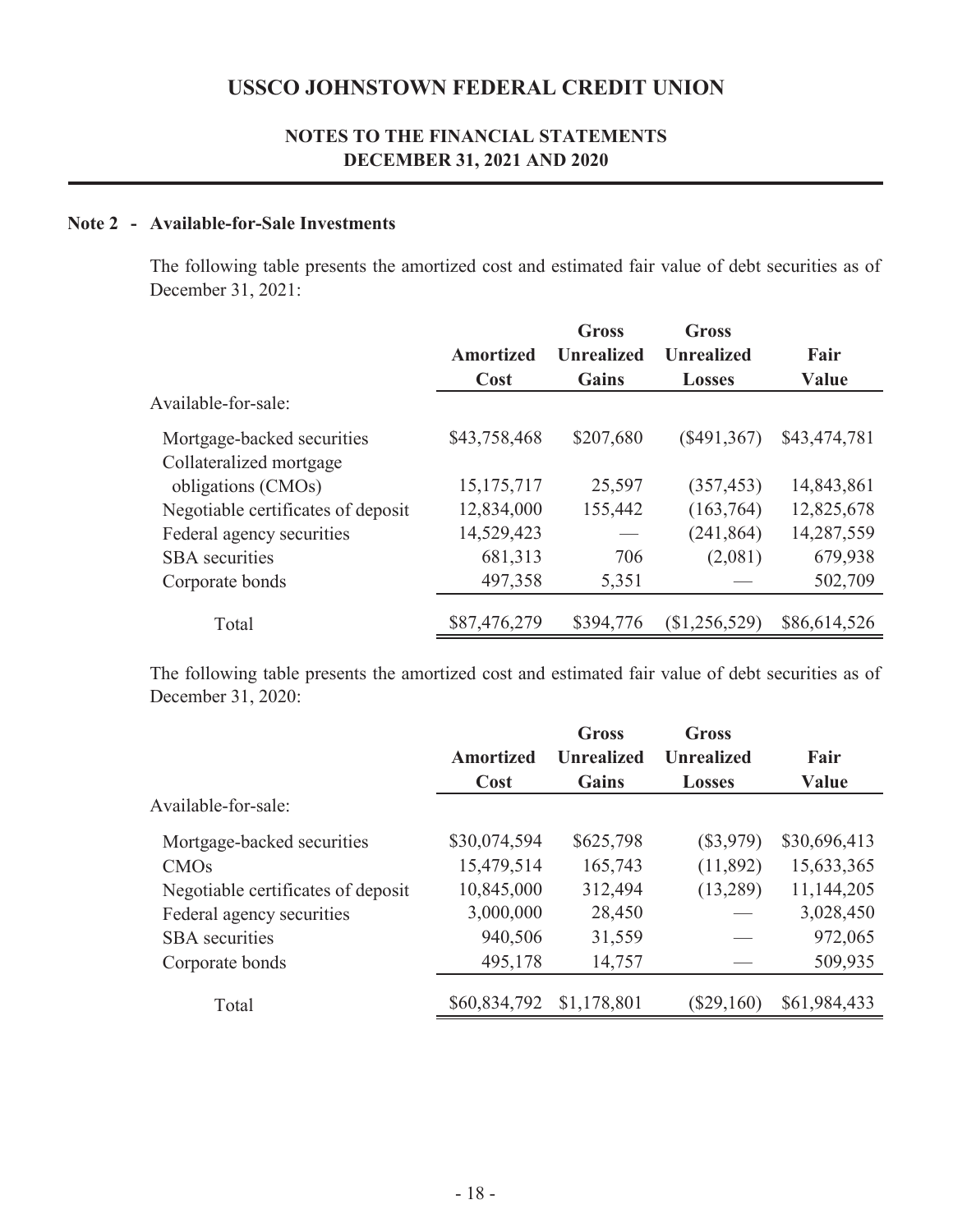### **NOTES TO THE FINANCIAL STATEMENTS DECEMBER 31, 2021 AND 2020**

#### **Note 2 - Available-for-Sale Investments (Continued)**

The amortized cost and estimated fair value of debt securities as of December 31, 2021, by contractual maturity, are shown below. Expected maturities may differ from contractual maturities because issuers may have the right to call or prepay obligations with or without call or prepayment penalties.

|                            | Available-for-sale |              |  |
|----------------------------|--------------------|--------------|--|
|                            | <b>Amortized</b>   | Fair         |  |
|                            | Cost               | Value        |  |
| Within one year            | \$2,649,000        | \$2,673,830  |  |
| 1 to 5 years               | 10,682,672         | 10,697,004   |  |
| 5 to 10 years              | 14,529,109         | 14,245,112   |  |
| Mortgage-backed securities | 43,758,468         | 43,474,781   |  |
| <b>CMOs</b>                | 15, 175, 717       | 14,843,861   |  |
| <b>SBA</b> securities      | 681,313            | 679,938      |  |
| Total                      | \$87,476,279       | \$86,614,526 |  |

Information pertaining to investments with gross unrealized losses as of December 31, 2021, aggregated by investment category and length of time that individual investments have been in a continuous loss position follows:

|                            |                   | <b>Less than 12 Months</b><br>12 Months or Longer |                   |                                   |                            | <b>Total</b>                      |
|----------------------------|-------------------|---------------------------------------------------|-------------------|-----------------------------------|----------------------------|-----------------------------------|
|                            |                   | Gross<br><b>Unrealized</b>                        |                   | <b>Gross</b><br><b>Unrealized</b> |                            | <b>Gross</b><br><b>Unrealized</b> |
|                            | <b>Fair Value</b> | <b>Losses</b>                                     | <b>Fair Value</b> | <b>Losses</b>                     | <b>Fair Value</b>          | <b>Losses</b>                     |
| Available-for-sale:        |                   |                                                   |                   |                                   |                            |                                   |
| Mortgage-backed securities | \$28,828,198      | $(\$404,172)$                                     | \$3,643,648       |                                   | $(\$87,195)$ \$32,471,846  | $(\$491,367)$                     |
| CMOs                       | 9,160,119         | (244, 054)                                        | 1,810,697         | (113,399)                         | 10,970,816                 | (357, 453)                        |
| Negotiable certificates    |                   |                                                   |                   |                                   |                            |                                   |
| of deposit                 | 5,578,737         | (140, 263)                                        | 474,499           | (23,501)                          | 6,053,236                  | (163, 764)                        |
| Federal agency securities  | 14,287,559        | (241, 864)                                        |                   |                                   | 14,287,559                 | (241, 864)                        |
| <b>SBA</b> securities      | 496,018           | (2,081)                                           |                   |                                   | 496,018                    | (2,081)                           |
| Total                      | \$58,350,631      | (S1.032.434)                                      | \$5,928,844       |                                   | $(\$224,095)$ \$64,279,475 | (\$1,256,529)                     |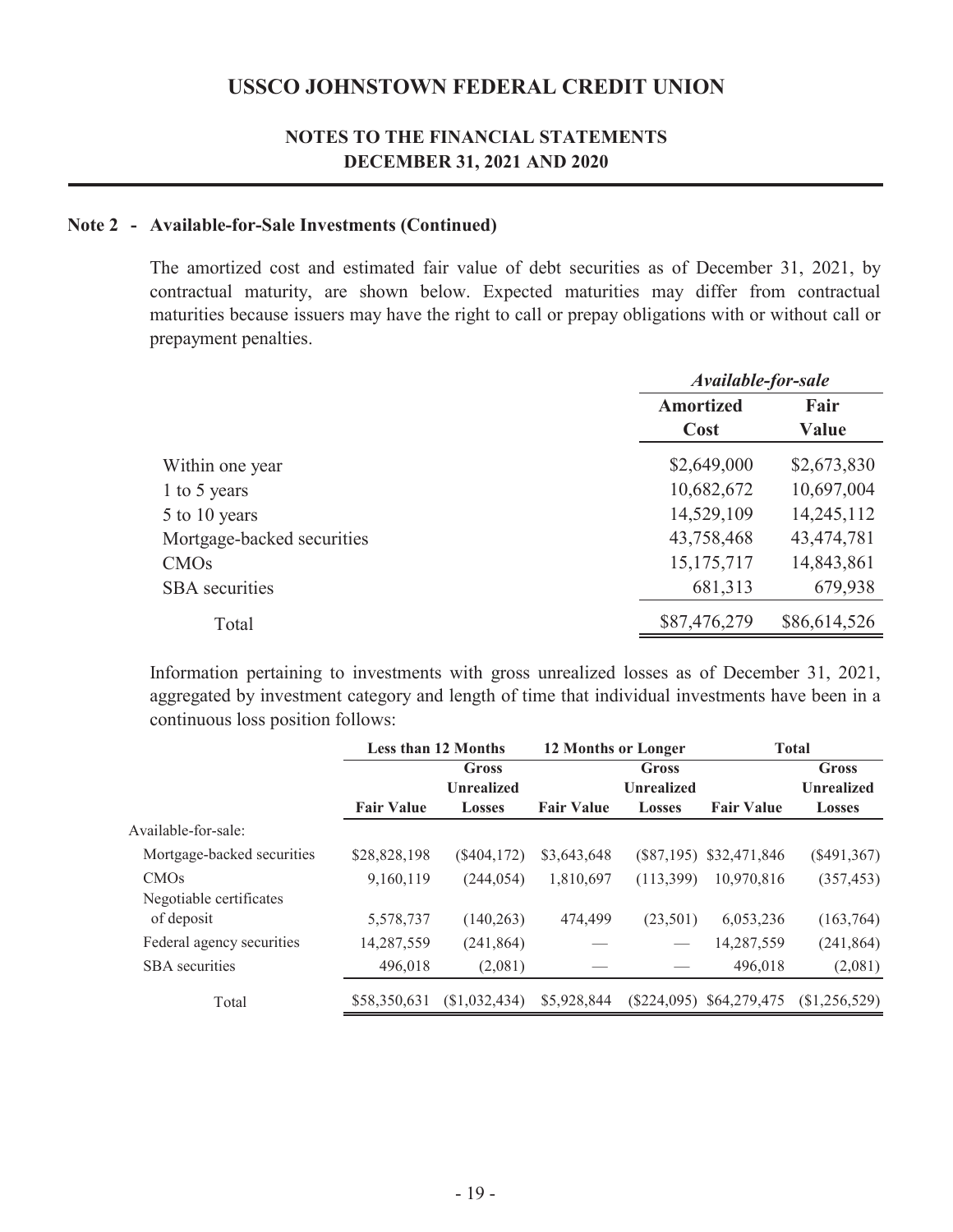### **NOTES TO THE FINANCIAL STATEMENTS DECEMBER 31, 2021 AND 2020**

#### **Note 2 - Available-for-Sale Investments (Continued)**

Information pertaining to investments with gross unrealized losses as of December 31, 2020, aggregated by investment category and length of time that individual investments have been in a continuous loss position follows:

|                                       | <b>Less than 12 Months</b> |                                                    | <b>12 Months or Longer</b> |                                             | <b>Total</b>      |                                                    |
|---------------------------------------|----------------------------|----------------------------------------------------|----------------------------|---------------------------------------------|-------------------|----------------------------------------------------|
|                                       | <b>Fair Value</b>          | <b>Gross</b><br><b>Unrealized</b><br><b>Losses</b> | <b>Fair Value</b>          | Gross<br><b>Unrealized</b><br><b>Losses</b> | <b>Fair Value</b> | <b>Gross</b><br><b>Unrealized</b><br><b>Losses</b> |
| Available-for-sale:                   |                            |                                                    |                            |                                             |                   |                                                    |
| Mortgage-backed securities            | \$4,086,047                | $(\$3,979)$                                        | $S-$                       | $S-$                                        | \$4,086,047       | $(\$3,979)$                                        |
| CMOs                                  | 1,985,040                  | (11,892)                                           |                            |                                             | 1,985,040         | (11,892)                                           |
| Negotiable certificates<br>of deposit | 982.711                    | (13,289)                                           |                            |                                             | 982,711           | (13,289)                                           |
| Total                                 | \$7,053,798                | $(\$29,160)$                                       | $S-$                       | $S-$                                        | \$7,053,798       | $(\$29,160)$                                       |

Unrealized losses on securities issued by the U.S. Government and its Agencies have not been recognized into income because of the implicit guarantee of the principal balances of these securities by the U.S. Government and its Agencies. The decline in fair value is primarily due to differences between security yields and market interest rates. Additionally, the decline in fair value is expected to be recovered as securities approach their maturity date and/or market rates decline. Management has the ability and intent to hold these securities through to recovery of fair value, which may be maturity. Unrealized losses on negotiable certificates of deposit have not been recognized into income because they are all  $100\%$  insured as no deposit to one individual institution exceeds \$250,000.

Proceeds from the sales of investments classified as available-for-sale approximated  $$1,945,000$ and  $$12,213,000$  during the years ended December 31, 2021 and 2020, respectively. Gross gains of approximately  $$33,000$  and  $$221,000$  were realized from these sales during the years ended December 31, 2021 and 2020, respectively.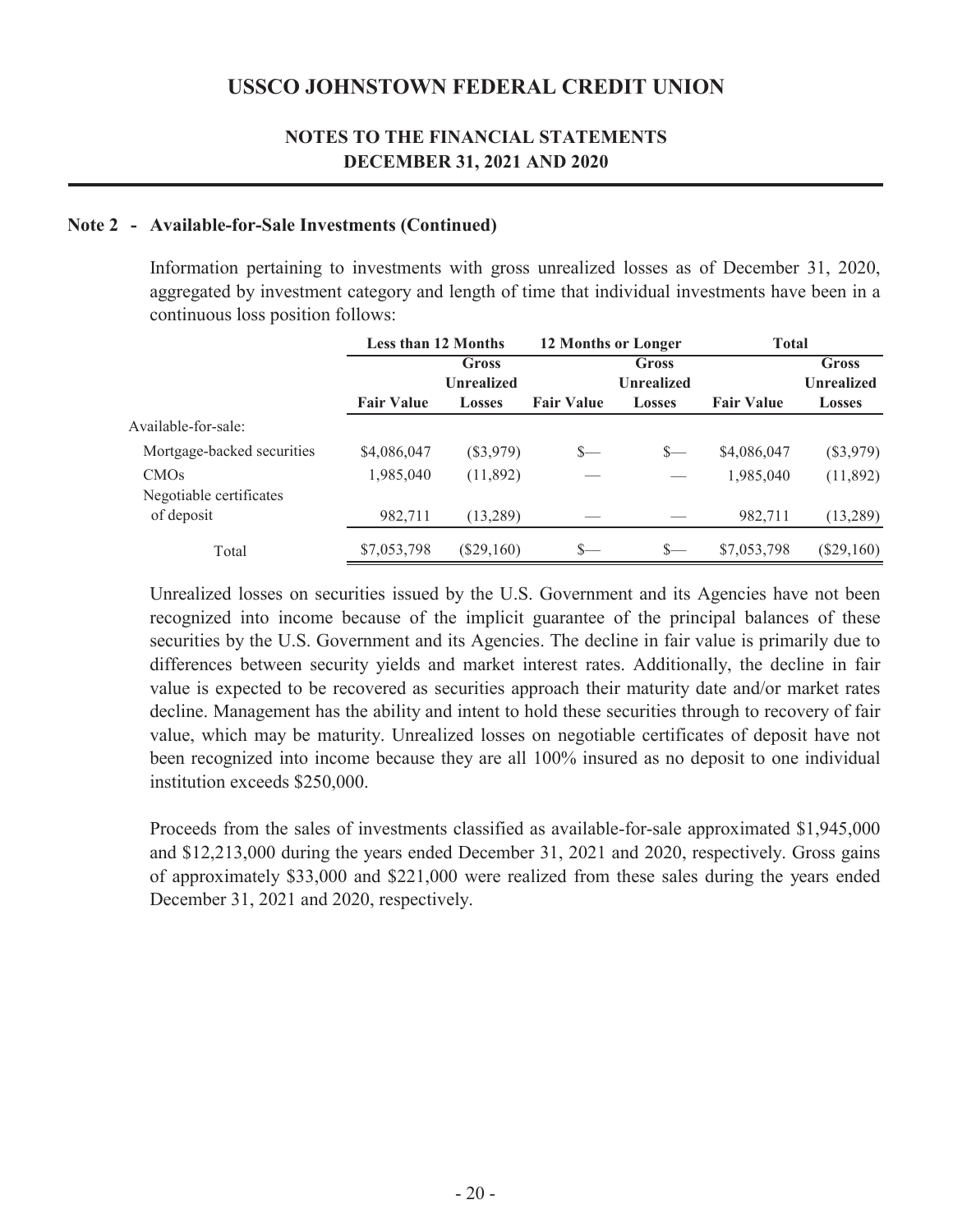### **NOTES TO THE FINANCIAL STATEMENTS DECEMBER 31, 2021 AND 2020**

### **Note 3 - Loans to Members**

The composition of loans to members as of December 31, 2021 and 2020 is as follows:

|                                 | 2021         | 2020         |
|---------------------------------|--------------|--------------|
| Real Estate:                    |              |              |
| First mortgage                  | \$1,438,524  | \$2,029,861  |
| Home equity                     | 10,525,331   | 11,427,170   |
|                                 | 11,963,855   | 13,457,031   |
| Consumer:                       |              |              |
| Automobile                      | 48,283,052   | 46,700,742   |
| Share secured                   | 422,747      | 503,873      |
| Unsecured                       | 2,055,268    | 2,335,511    |
| Education                       | 258,076      | 385,953      |
|                                 | 51,019,143   | 49,926,079   |
| Commercial:                     |              |              |
| Real estate                     | 4,772,004    | 4,465,789    |
| Other                           | 1,447,355    | 1,595,008    |
|                                 | 6,219,359    | 6,060,797    |
|                                 | 69,202,357   | 69,443,907   |
| Less: Allowance for loan losses | (393, 074)   | (468, 406)   |
| Loans to members, net           | \$68,809,283 | \$68,975,501 |

As of December 31, 2021 and 2020, the net deferred loan origination fees and costs, included in the principal balances of loans above, approximated \$1,537,000 and \$1,351,000, respectively.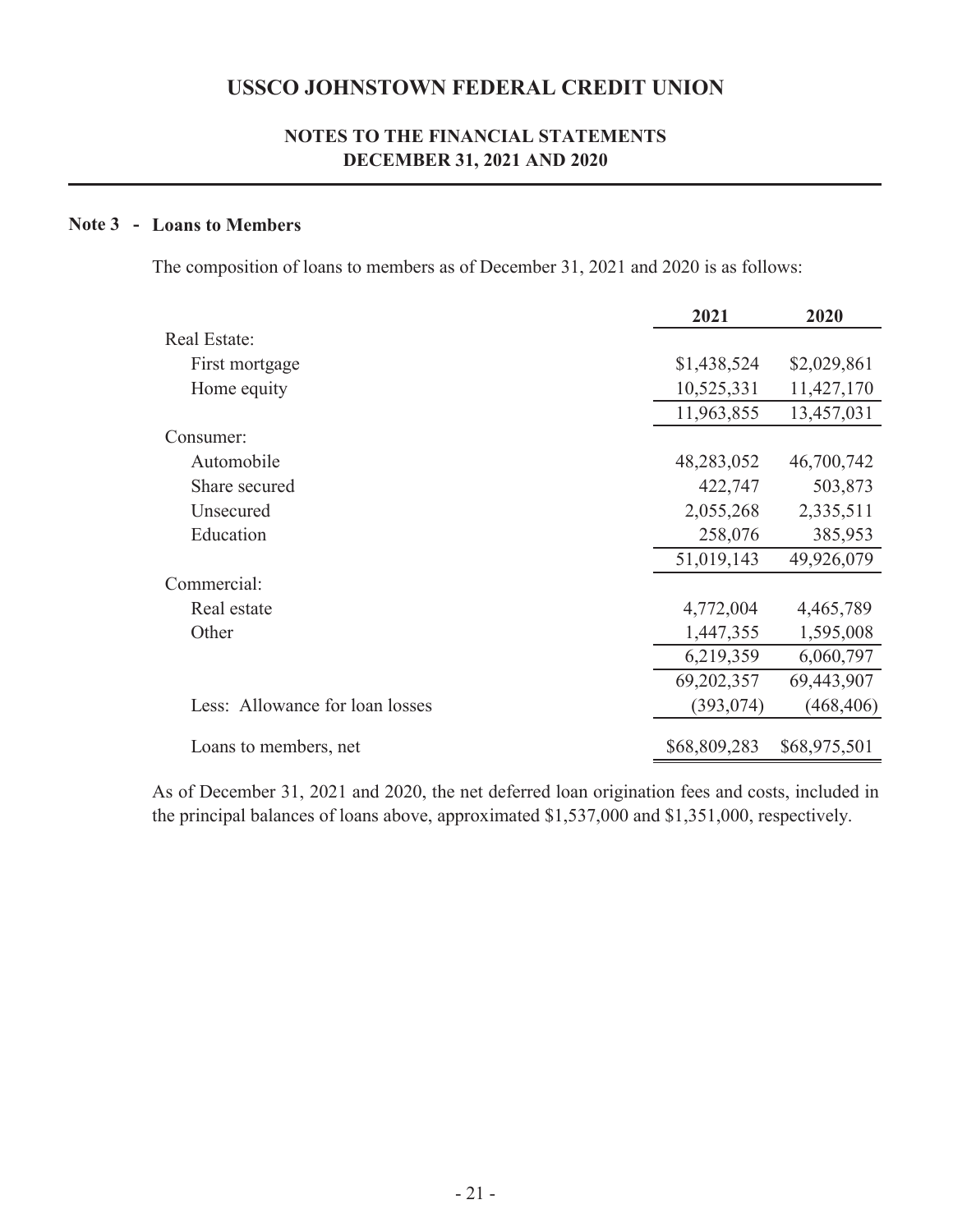### **NOTES TO THE FINANCIAL STATEMENTS DECEMBER 31, 2021 AND 2020**

### **Note 3 - Loans to Members (Continued)**

Allowance for Loan Losses

The following table presents the activity in the allowance and a summary of the allowance by portfolio segment as of and for the year ended December 31, 2021:

|                                                          | <b>Real Estate</b> | Consumer  | <b>Commercial</b> | <b>Total</b> |
|----------------------------------------------------------|--------------------|-----------|-------------------|--------------|
| Allowance for loan losses:                               |                    |           |                   |              |
| Beginning allowance                                      | \$105,015          | \$333,705 | \$29,686          | \$468,406    |
| Charge-offs                                              |                    | (79, 119) |                   | (79, 119)    |
| Recoveries                                               | 12,727             | 40,396    |                   | 53,123       |
| Provision for loan losses (reversal)                     | (7,760)            | (41, 576) |                   | (49, 336)    |
| Ending allowance                                         | \$109,982          | \$253,406 | \$29,686          | \$393,074    |
| Ending balance, individually<br>evaluated for impairment | $S-$               | \$13,500  | $S-$              | \$13,500     |
| Ending balance, collectively<br>evaluated for impairment | 109,982            | 239,906   | 29,686            | 379,574      |
| Ending allowance                                         | \$109,982          | \$253,406 | \$29,686          | \$393,074    |

The following table presents a summary of the recorded investment in loans by portfolio segment as of December 31, 2021:

|                                                          | <b>Real Estate</b> | <b>Consumer</b> | <b>Commercial</b> | Total        |
|----------------------------------------------------------|--------------------|-----------------|-------------------|--------------|
| Loans:                                                   |                    |                 |                   |              |
| Ending balance, individually<br>evaluated for impairment |                    | \$81,094        |                   | \$81,094     |
| Ending balance, collectively<br>evaluated for impairment | 11,963,855         | 50,938,049      | 6,219,359         | 69, 121, 263 |
| Total loans                                              | \$11,963,855       | \$51,019,143    | \$6,219,359       | \$69,202,357 |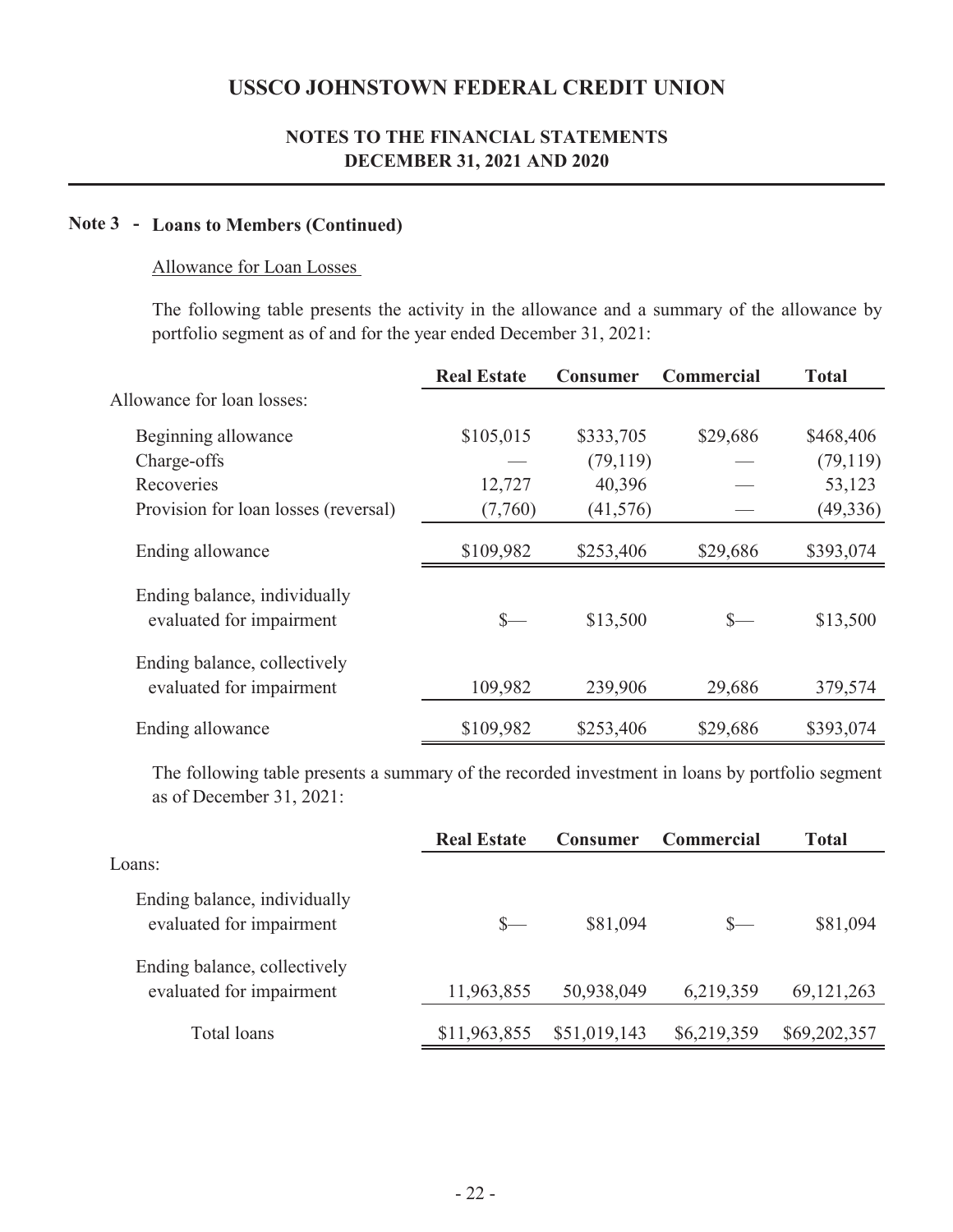### **NOTES TO THE FINANCIAL STATEMENTS DECEMBER 31, 2021 AND 2020**

### **Note 3 - Loans to Members (Continued)**

#### Allowance for Loan Losses (Continued)

The following table presents the activity in the allowance and a summary of the allowance by portfolio segment as of and for the year ended December 31, 2020:

|                                                          | <b>Real Estate</b> | <b>Consumer</b> | <b>Commercial</b>                 | <b>Total</b> |
|----------------------------------------------------------|--------------------|-----------------|-----------------------------------|--------------|
| Allowance for loan losses:                               |                    |                 |                                   |              |
| Beginning allowance                                      | \$130,503          | \$321,244       | \$18,903                          | \$470,650    |
| Charge-offs                                              | (83,327)           | (131, 237)      |                                   | (214, 564)   |
| Recoveries                                               | 17,932             | 37,836          |                                   | 55,768       |
| Provision for loan losses                                | 39,907             | 105,862         | 10,783                            | 156,552      |
| Ending allowance                                         | \$105,015          | \$333,705       | \$29,686                          | \$468,406    |
| Ending balance, individually<br>evaluated for impairment | \$8,500            | \$22,087        | $\frac{\mathcal{S}}{\mathcal{S}}$ | \$30,587     |
| Ending balance, collectively<br>evaluated for impairment | 96,515             | 311,618         | 29,686                            | 437,819      |
| Ending allowance                                         | \$105,015          | \$333,705       | \$29,686                          | \$468,406    |

The following table presents a summary of the recorded investment in loans by portfolio segment as of December 31, 2020:

|                                                          | <b>Real Estate</b> | <b>Consumer</b> | <b>Commercial</b> | <b>Total</b> |
|----------------------------------------------------------|--------------------|-----------------|-------------------|--------------|
| Loans:                                                   |                    |                 |                   |              |
| Ending balance, individually<br>evaluated for impairment | \$19,490           | \$45,821        | $S-$              | \$65,311     |
| Ending balance, collectively<br>evaluated for impairment | 13,437,541         | 49,880,258      | 6,060,797         | 69,378,596   |
| Total loans                                              | \$13,457,031       | \$49,926,079    | \$6,060,797       | \$69,443,907 |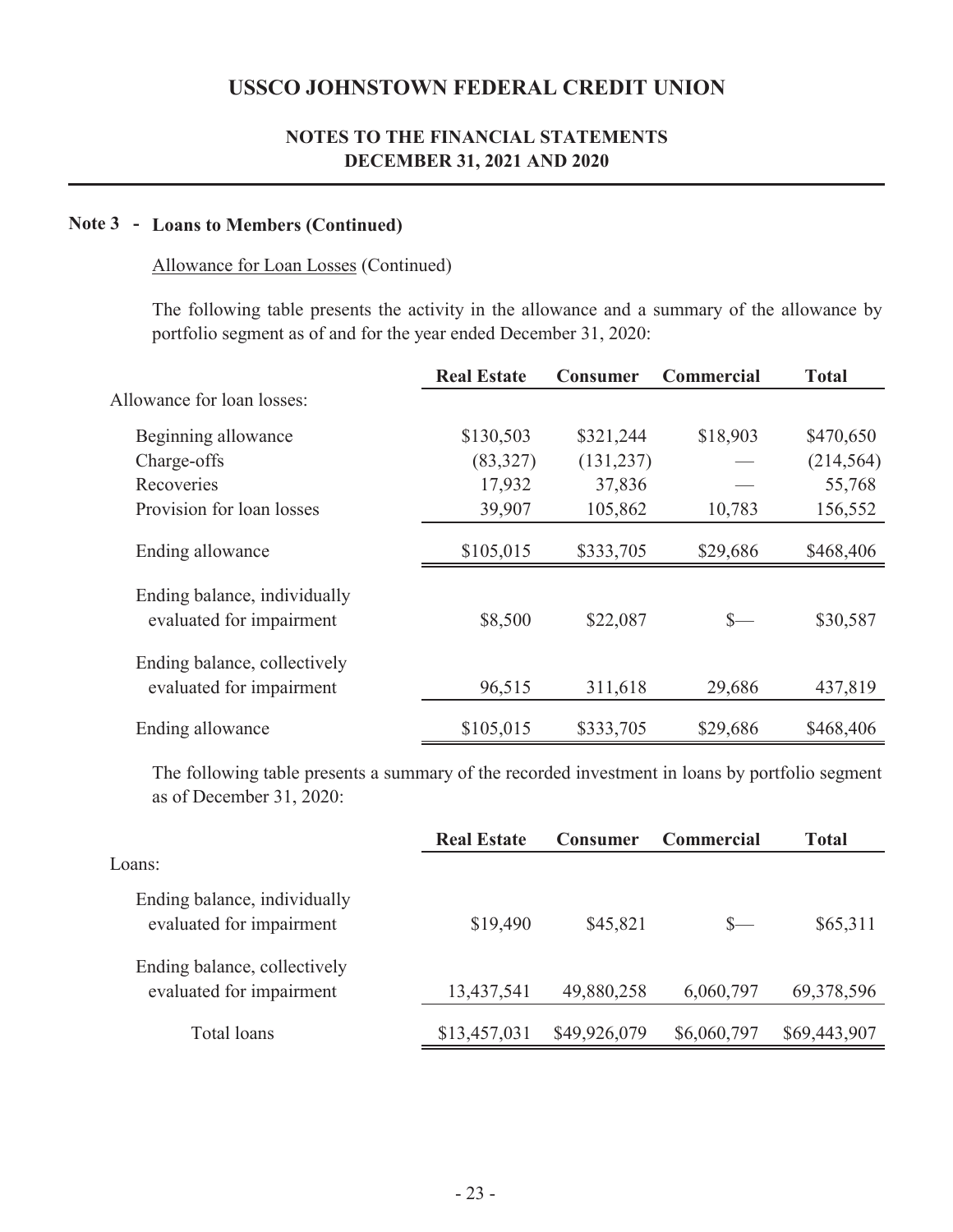### **NOTES TO THE FINANCIAL STATEMENTS DECEMBER 31, 2021 AND 2020**

### **Note 3 - Loans to Members (Continued)**

### Impaired Loans

The table below summarizes key information for impaired loans as of and for the year ended December 31, 2021:

|                             |                 | <b>Unpaid</b>    |                  | Average         |
|-----------------------------|-----------------|------------------|------------------|-----------------|
|                             | <b>Recorded</b> | <b>Principal</b> | <b>Related</b>   | <b>Recorded</b> |
|                             | Investment      | <b>Balance</b>   | <b>Allowance</b> | Investment      |
| With an allowance recorded: |                 |                  |                  |                 |
| Consumer:                   |                 |                  |                  |                 |
| Automobile                  | \$81,094        | \$81,094         | \$13,500         | \$63,458        |

The table below summarizes key information for impaired loans as of and for the year ended December 31, 2020:

|                             |                   | <b>Unpaid</b>  |                  | Average           |
|-----------------------------|-------------------|----------------|------------------|-------------------|
|                             | <b>Recorded</b>   | Principal      | <b>Related</b>   | <b>Recorded</b>   |
|                             | <b>Investment</b> | <b>Balance</b> | <b>Allowance</b> | <b>Investment</b> |
| With an allowance recorded: |                   |                |                  |                   |
| Real Estate:                |                   |                |                  |                   |
| First mortgage              | \$19,490          | \$19,490       | \$8,500          | \$19,490          |
| Consumer:                   |                   |                |                  |                   |
| Automobile                  | \$45,821          | \$45,821       | \$22,087         | \$48,225          |
| Totals:                     |                   |                |                  |                   |
| <b>Real Estate</b>          | \$19,490          | \$19,490       | \$8,500          | \$19,490          |
| Consumer                    | 45,821            | 45,821         | 22,087           | 48,225            |
| Total                       | \$65,311          | \$65,311       | \$30,587         | \$67,715          |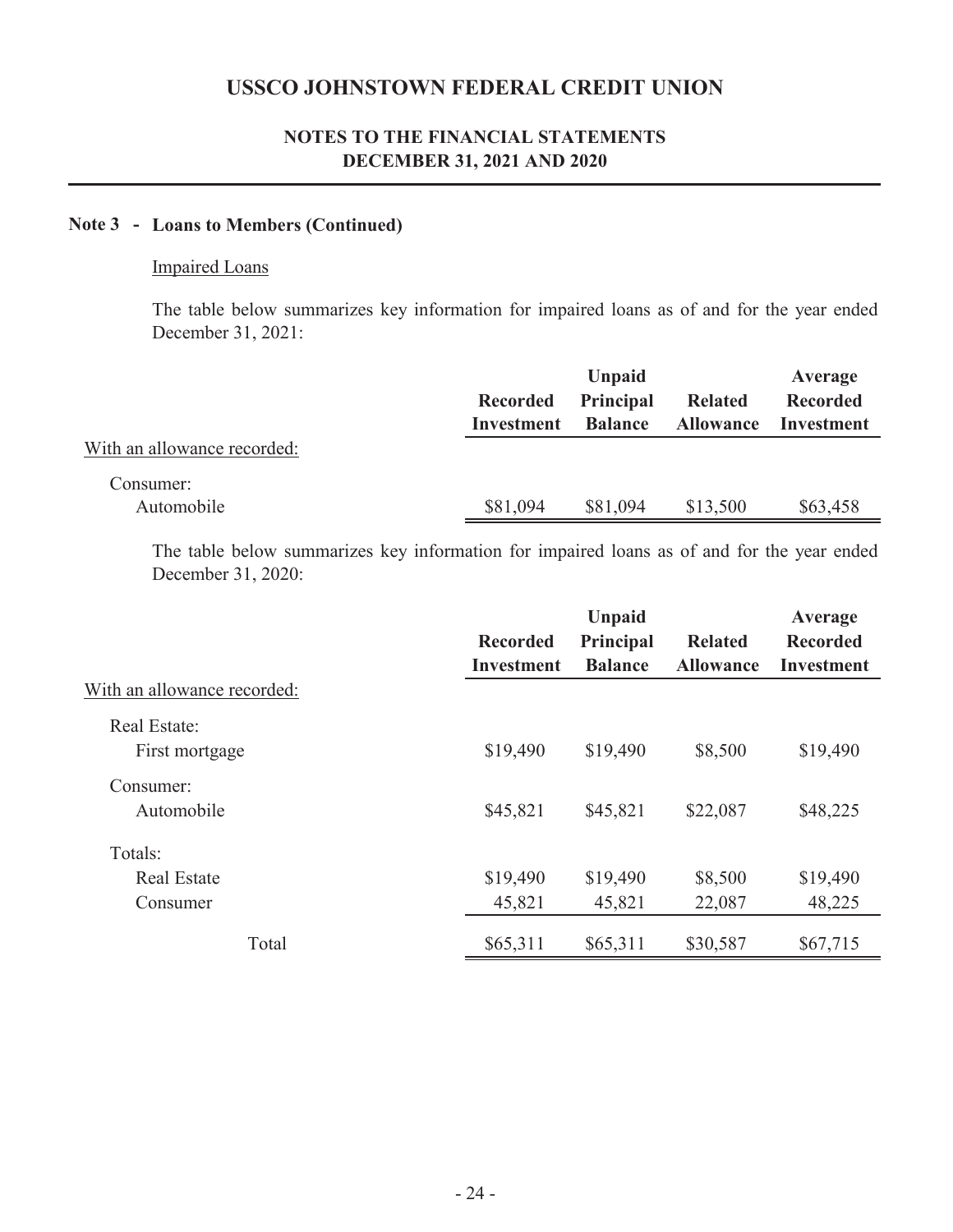### **NOTES TO THE FINANCIAL STATEMENTS DECEMBER 31, 2021 AND 2020**

### **Note 3 - Loans to Members (Continued)**

### Age Analysis of Past Due Loans

The following table presents the aging of the recorded investment in past due loans and loans on non-accrual as of December 31, 2021:

|                |                                      |                                      | 90 Days                        |                                 |                |                    |
|----------------|--------------------------------------|--------------------------------------|--------------------------------|---------------------------------|----------------|--------------------|
|                | <b>30-59 Days</b><br><b>Past Due</b> | <b>60-89 Days</b><br><b>Past Due</b> | and Greater<br><b>Past Due</b> | <b>Total</b><br><b>Past Due</b> |                |                    |
|                |                                      |                                      |                                |                                 | <b>Current</b> | <b>Total Loans</b> |
| Real Estate:   |                                      |                                      |                                |                                 |                |                    |
| First mortgage | $S-$                                 | $S-$                                 | \$22,075                       | \$22,075                        | \$1,416,449    | \$1,438,524        |
| Home equity    | 294,426                              |                                      | 32,924                         | 327,350                         | 10,197,981     | 10,525,331         |
|                | 294,426                              |                                      | 54,999                         | 349,425                         | 11,614,430     | 11,963,855         |
| Consumer:      |                                      |                                      |                                |                                 |                |                    |
| Automobile     | 346,121                              |                                      |                                | 346,121                         | 47,936,931     | 48,283,052         |
| Share secured  |                                      |                                      |                                |                                 | 422,747        | 422,747            |
| Unsecured      | 1,523                                | 393                                  |                                | 1,916                           | 2,053,352      | 2,055,268          |
| Education      |                                      |                                      |                                |                                 | 258,076        | 258,076            |
|                | 347,644                              | 393                                  |                                | 348,037                         | 50,671,106     | 51,019,143         |
| Commercial:    |                                      |                                      |                                |                                 |                |                    |
| Real estate    |                                      |                                      |                                |                                 | 4,772,004      | 4,772,004          |
| Other          |                                      |                                      |                                |                                 | 1,447,355      | 1,447,355          |
|                |                                      |                                      |                                |                                 | 6,219,359      | 6,219,359          |
| Total          | \$642,070                            | \$393                                | \$54,999                       | \$697,462                       | \$68,504,895   | \$69,202,357       |

Loans on which the accrual of interest has been discontinued or reduced approximated \$55,000 as of December 31, 2021. There were no loans 90 days or more past due and still accruing interest as of December 31, 2021.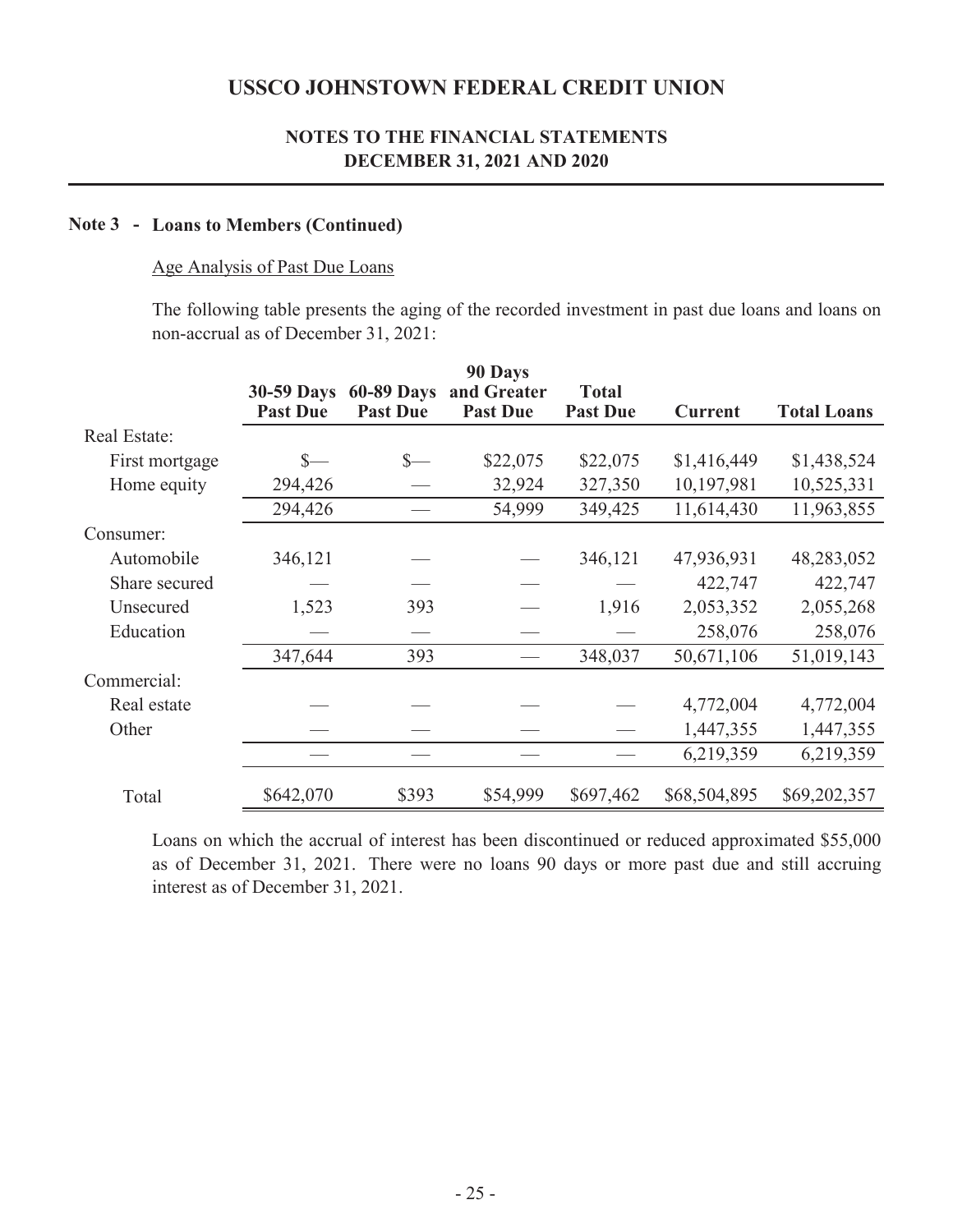### **NOTES TO THE FINANCIAL STATEMENTS DECEMBER 31, 2021 AND 2020**

#### **Note 3 - Loans to Members (Continued)**

#### Age Analysis of Past Due Loans (Continued)

The following table presents the aging of the recorded investment in past due loans and loans on non-accrual as of December 31, 2020:

|                |                   |                   | 90 Days         |                 |                |                    |
|----------------|-------------------|-------------------|-----------------|-----------------|----------------|--------------------|
|                | <b>30-59 Days</b> | <b>60-89 Days</b> | and Greater     | <b>Total</b>    |                |                    |
|                | <b>Past Due</b>   | <b>Past Due</b>   | <b>Past Due</b> | <b>Past Due</b> | <b>Current</b> | <b>Total Loans</b> |
| Real Estate:   |                   |                   |                 |                 |                |                    |
| First mortgage | $S-$              | \$142,695         | \$24,513        | \$167,208       | \$1,862,653    | \$2,029,861        |
| Home equity    | 136,299           |                   | 22,519          | 158,818         | 11,268,352     | 11,427,170         |
|                | 136,299           | 142,695           | 47,032          | 326,026         | 13,131,005     | 13,457,031         |
| Consumer:      |                   |                   |                 |                 |                |                    |
| Automobile     | 283,961           | 39,927            | 33,655          | 357,543         | 46, 343, 199   | 46,700,742         |
| Share secured  |                   |                   |                 |                 | 503,873        | 503,873            |
| Unsecured      | 12,154            | 7,504             |                 | 19,658          | 2,315,853      | 2,335,511          |
| Education      |                   |                   |                 |                 | 385,953        | 385,953            |
|                | 296,115           | 47,431            | 33,655          | 377,201         | 49,548,878     | 49,926,079         |
| Commercial:    |                   |                   |                 |                 |                |                    |
| Real estate    |                   |                   |                 |                 | 4,465,789      | 4,465,789          |
| Other          |                   |                   |                 |                 | 1,595,008      | 1,595,008          |
|                |                   |                   |                 |                 | 6,060,797      | 6,060,797          |
|                |                   |                   |                 |                 |                |                    |
| Total          | \$432,414         | \$190,126         | \$80,687        | \$703,227       | \$68,740,680   | \$69,443,907       |

Loans on which the accrual of interest has been discontinued or reduced approximated \$81,000 as of December 31, 2020. There were no loans 90 days or more past due and still accruing interest as of December 31, 2020.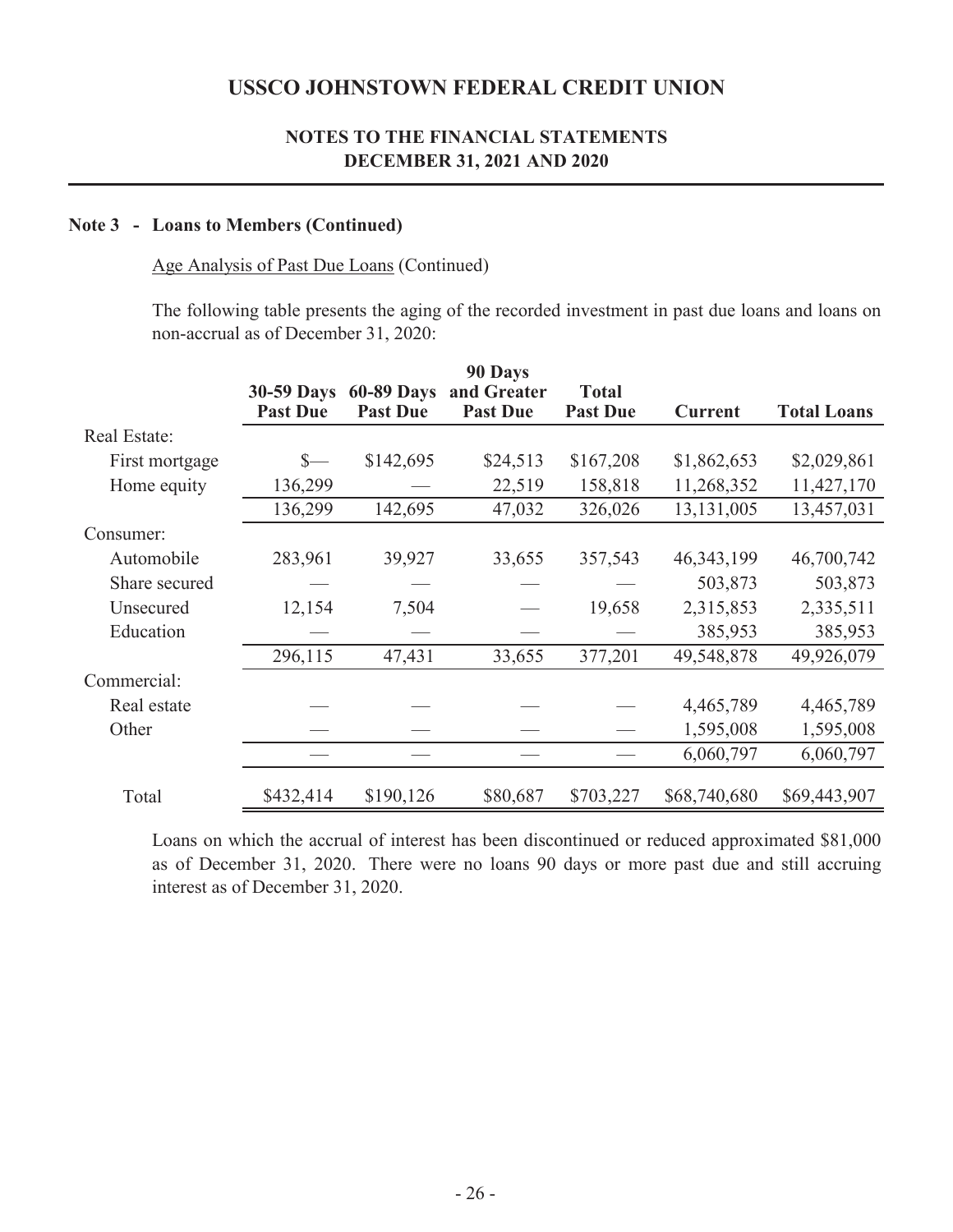### **NOTES TO THE FINANCIAL STATEMENTS DECEMBER 31, 2021 AND 2020**

#### **Note 3 - Loans to Members (Continued)**

#### Real Estate and Consumer Credit Quality

The Credit Union considers the performance of the loan portfolio and its impact on the allowance. For real estate and consumer loan classes, the Credit Union evaluates credit quality based on the aging status of the loan and payment activity. Accordingly, non-accrual loans are considered to be in a non-performing status for purposes of credit quality evaluation.

The following tables present the recorded investment based on performance indication as of December 31, 2021 and 2020:

|                |              | As of December 31, 2021   |              | As of December 31, 2020   |
|----------------|--------------|---------------------------|--------------|---------------------------|
|                |              | Performing Non-performing |              | Performing Non-performing |
|                | Loans        | Loans                     | Loans        | Loans                     |
| Real Estate:   |              |                           |              |                           |
| First mortgage | \$1,416,449  | \$22,075                  | \$2,005,348  | \$24,513                  |
| Home equity    | 10,492,407   | 32,924                    | 11,404,651   | 22,519                    |
|                | 11,908,856   | 54,999                    | 13,409,999   | 47,032                    |
| Consumer:      |              |                           |              |                           |
| Automobile     | 48,283,052   |                           | 46,667,087   | 33,655                    |
| Share secured  | 422,747      |                           | 503,873      |                           |
| Unsecured      | 2,055,268    |                           | 2,335,511    |                           |
| Education      | 258,076      |                           | 385,953      |                           |
|                | 51,019,143   |                           | 49,892,424   | 33,655                    |
| Total          | \$62,927,999 | \$54,999                  | \$63,302,423 | \$80,687                  |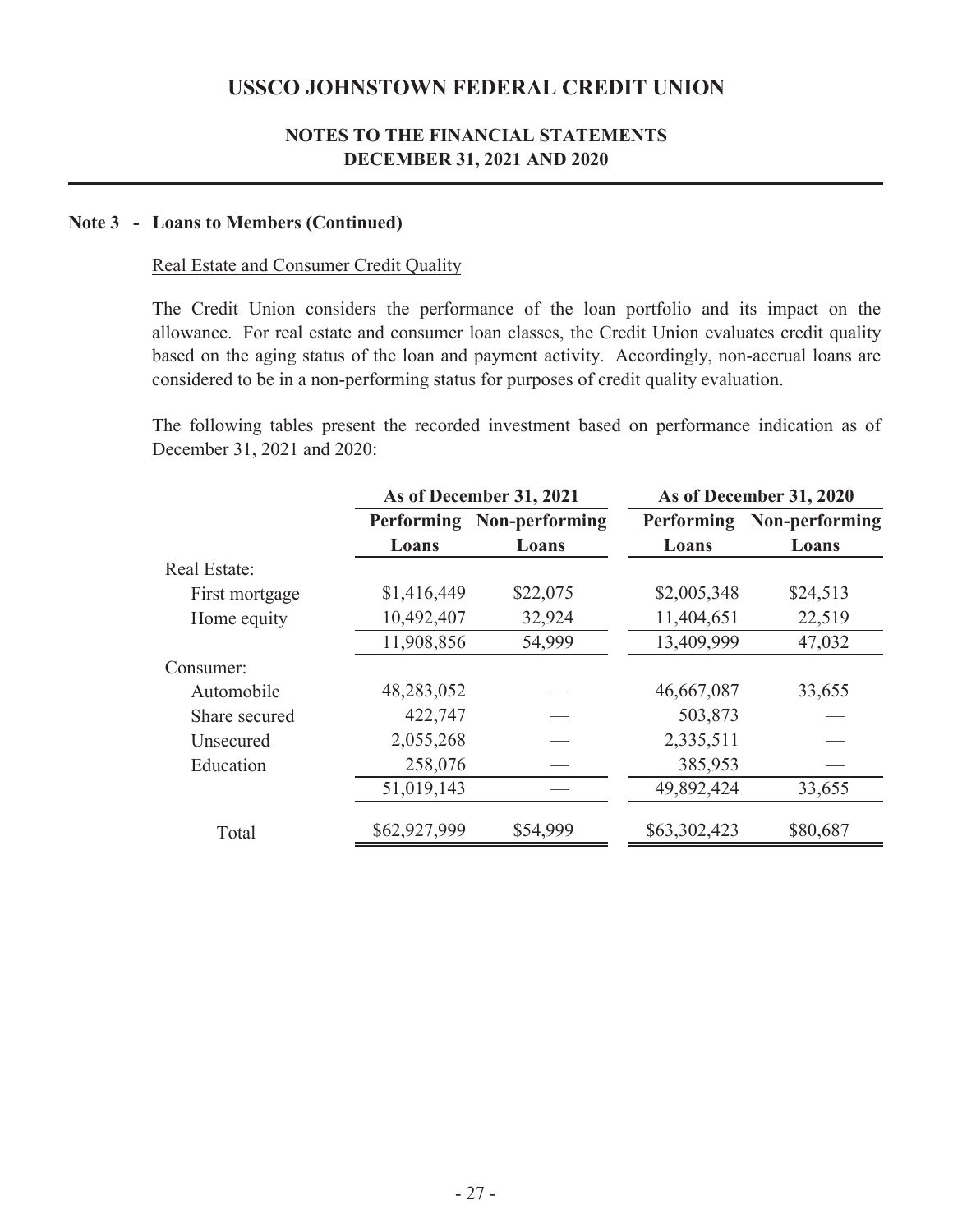### **NOTES TO THE FINANCIAL STATEMENTS DECEMBER 31, 2021 AND 2020**

#### **Note 3 - Loans to Members (Continued)**

### Commercial Credit Quality

The Credit Union considers the performance of the loan portfolio and its impact on the allowance. For commercial loan classes, the Credit Union evaluates credit quality based on risk ratings assigned to each loan as described in Note 1.

The following table presents the loan balance for commercial loans based on risk rating as of December 31, 2021:

|               | <b>Real Estate</b> | <b>Other</b> | <b>Total</b> |
|---------------|--------------------|--------------|--------------|
| Credit Grade: |                    |              |              |
| $3 - Good$    | \$2,831,861        | \$492,737    | \$3,324,598  |
| $4 - Pass$    | 623,169            | 509,678      | 1,132,847    |
| 5 - Watch     | 114,596            | 207,373      | 321,969      |
| Not rated*    | 1,202,378          | 237,567      | 1,439,945    |
| Total         | \$4,772,004        | \$1,447,355  | \$6,219,359  |

The following table presents the loan balance for commercial loans based on risk rating as of December 31, 2020:

|               | <b>Real Estate</b> | <b>Other</b> | <b>Total</b> |
|---------------|--------------------|--------------|--------------|
| Credit Grade: |                    |              |              |
| $3 - Good$    | \$1,125,022        | \$466,179    | \$1,591,201  |
| $4 - Pass$    | 1,768,816          | 732,951      | 2,501,767    |
| 5 - Watch     | 402,407            | 166,747      | 569,154      |
| Not rated*    | 1,169,544          | 229,131      | 1,398,675    |
| Total         | \$4,465,789        | \$1,595,008  | \$6,060,797  |

\* Loans that are not risk-rated represent Business Purpose Loans with exposure of less than \$50,000 and Member Business Loans which do not require a risk rating according to *Part 723 of NCUA Regulations.*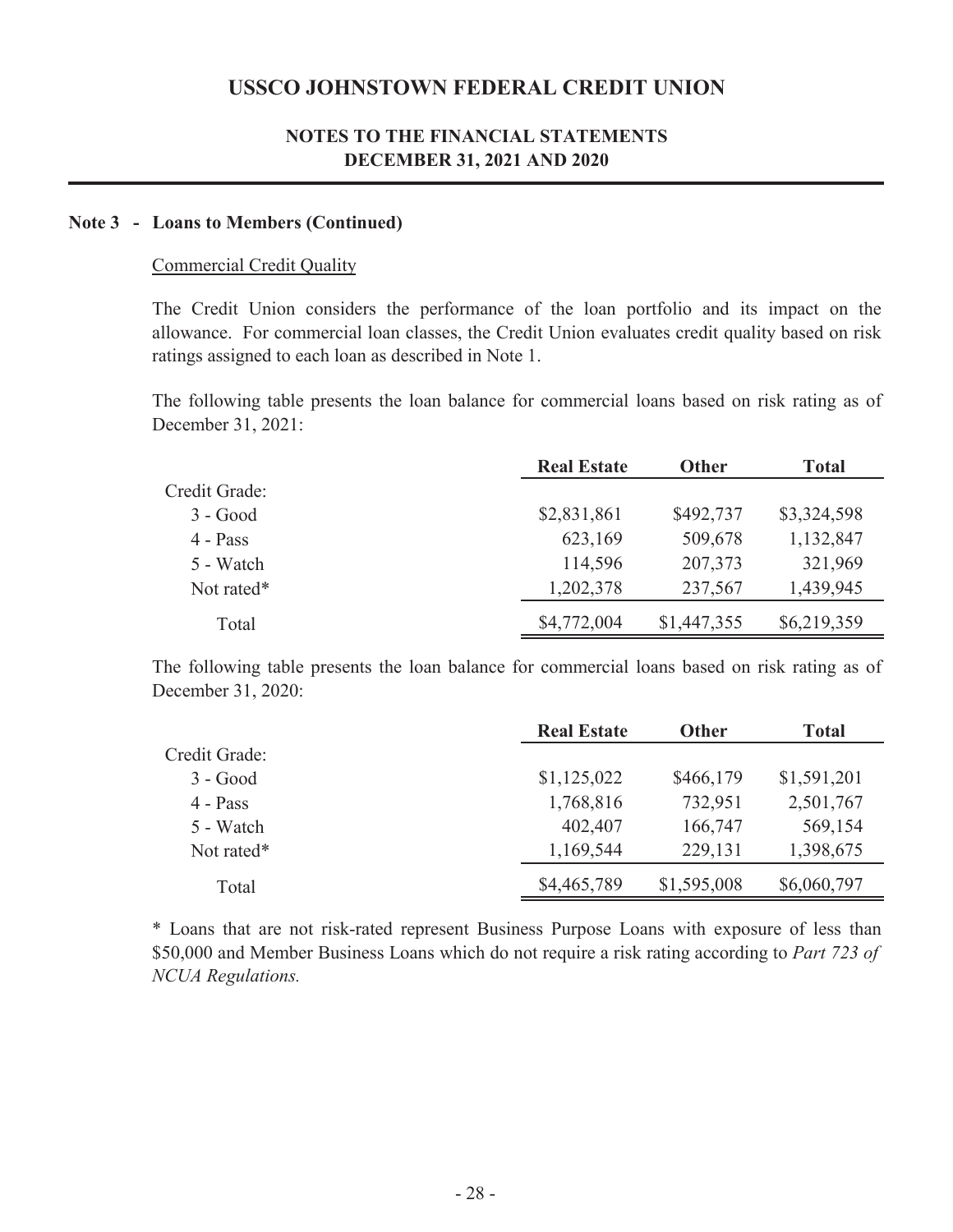### **NOTES TO THE FINANCIAL STATEMENTS DECEMBER 31, 2021 AND 2020**

### **Note 4 - Property and Equipment**

Property and equipment is carried at cost, less accumulated depreciation and amortization, and is summarized as of December 31, 2021 and 2020 by major classification as follows:

|                                                | 2021                     | 2020                     |
|------------------------------------------------|--------------------------|--------------------------|
| Land                                           | \$350,262                | \$325,989                |
| Building and improvements                      | 3,124,750                | 3,116,118                |
| Furniture and equipment                        | 1,199,044                | 1,104,677                |
| Leasehold improvements                         | 9,307                    | 9,307                    |
| Less accumulated depreciation and amortization | 4,683,363<br>(2,819,717) | 4,556,091<br>(2,691,200) |
|                                                | \$1,863,646              | \$1,864,891              |

Depreciation and amortization charged to office operations and office occupancy expense was approximately  $$203,000$  and  $$208,000$  for the years ended December 31, 2021 and 2020, respectively.

#### **Note 5 - Members' Shares and Savings Accounts**

Members' shares and savings accounts are summarized as follows as of December 31, 2021 and 2020:

|                                              | 2021          | 2020          |
|----------------------------------------------|---------------|---------------|
| Share accounts                               | \$84,564,772  | \$70,905,366  |
| Share draft accounts                         | 35,356,340    | 31,924,290    |
| Share certificates                           | 11,458,220    | 12,199,042    |
| Money market                                 | 13,073,880    | 9,967,491     |
| Individual retirement accounts (IRAs) shares | 3,362,932     | 3,458,537     |
|                                              | \$147,816,144 | \$128,454,726 |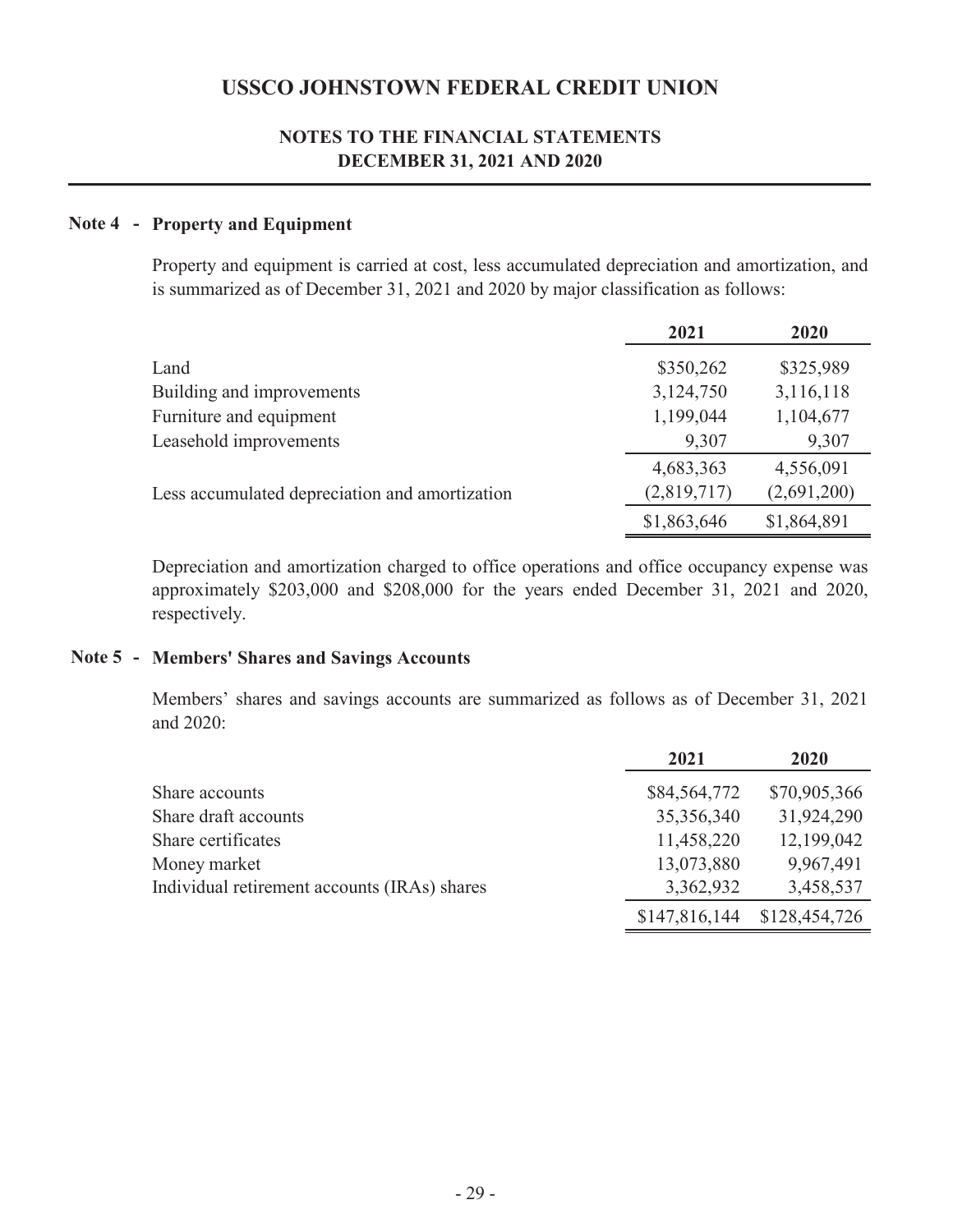### **NOTES TO THE FINANCIAL STATEMENTS DECEMBER 31, 2021 AND 2020**

### **Note 5 - Members' Shares and Savings Accounts (Continued)**

As of December 31, 2021, scheduled maturities of share certificates are as follows:

|                 | 2021         |
|-----------------|--------------|
| Within one year | \$5,751,665  |
| 1 to 2 years    | 2,207,906    |
| 2 to 3 years    | 1,552,785    |
| 3 to 4 years    | 1,319,604    |
| 4 to 5 years    | 626,260      |
|                 | \$11,458,220 |

The aggregate amount of members' time deposit accounts in denominations of \$250,000 or more as of December 31, 2021 was approximately  $$259,000$ .

### **Note 6 - Employee Benefits**

### Defined Contribution 401(k) Plan

The Credit Union maintains a  $401(k)$  plan covering substantially all employees. Each pay period, participants may make salary deferred contributions to the Plan. The Credit Union has the ability to make discretionary matching contributions based on approval by the board of directors. As of December 31, 2021 and 2020, the Credit Union matched 25% of the employee's contributions not to exceed 10% of the employee's compensation. Participants become fully vested in the Credit Union's contributions after five years of credited service. The related matching contributions approximated  $$20,000$  and  $$18,000$  for the years ended December 31, 2021 and 2020, respectively.

### **Note 7 - Borrowed Funds**

### Vizo Financial Corporate Credit Union (VFCCU)

The Credit Union has an open-ended revolving credit agreement with VFCCU with an approved credit limit of  $$7,500,000$  as of December 31, 2021 and 2020. In order to access the unused portion of the line of credit, the Credit Union has granted VFCCU a first priority security interest in the Credit Union's loan portfolio, in accordance with the terms of the agreement. There was no balance outstanding under this line-of-credit agreement or pledged assets as of December 31, 2021 or 2020.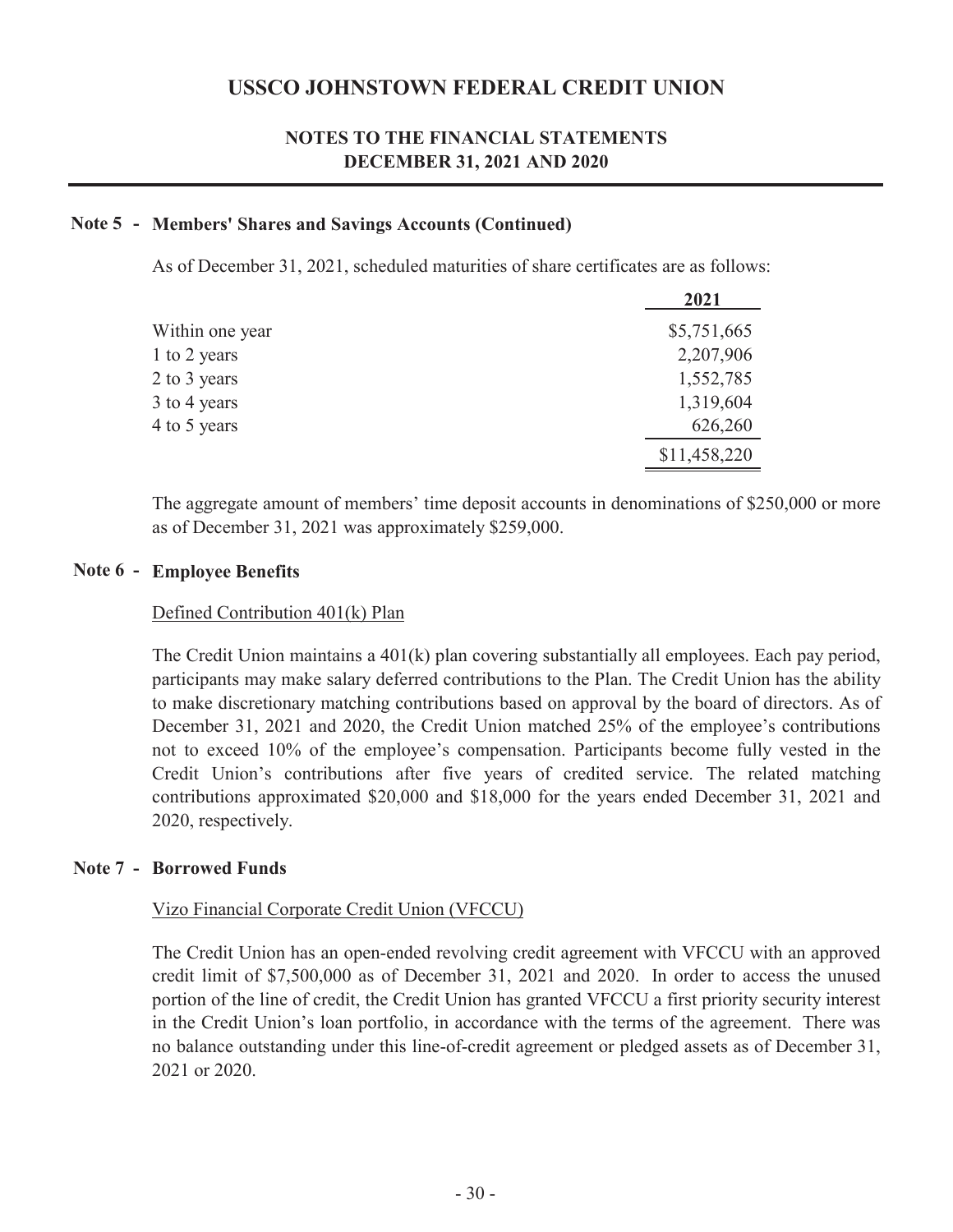### **NOTES TO THE FINANCIAL STATEMENTS DECEMBER 31, 2021 AND 2020**

#### **Note 8 - Commitments and Contingent Liabilities**

#### Off Balance-Sheet Risk

The Credit Union is a party to financial instruments with off-balance-sheet risk in the normal course of business to meet the financing needs of its members and to reduce its own exposure to fluctuations in interest rates. These financial instruments include commitments to extend credit. These instruments involve, to varying degrees, elements of credit and interest-rate risk more than the amount recognized in the statements of financial condition.

Commitments to extend credit are agreements to lend to a member if there is no violation of any condition established in the contract. Commitments generally have fixed expiration dates or other termination clauses. Since many of the commitments may expire without being fully drawn upon, the total commitment amounts do not necessarily represent future cash requirements. As of December 31, 2021, the total unfunded commitments under such lines of credit was approximately  $$7,363,000$ . The Credit Union evaluates each member's creditworthiness on a case-by-case basis. The amount of collateral obtained, if any, is based on management's credit evaluation of the member.

### **Note 9 - Regulatory Capital**

The Credit Union is subject to various regulatory capital requirements administered by the NCUA. Failure to meet minimum capital requirements can initiate certain mandatory and possibly additional discretionary actions by regulators that, if undertaken, could have a direct material effect on the Credit Union's financial statements. Under capital adequacy regulations and the regulatory framework for prompt corrective action, the Credit Union must meet specific capital regulations that involve quantitative measures of the Credit Union's assets, liabilities, and certain off-balance-sheet items as calculated under generally accepted accounting practices. The Credit Union's capital amounts and net worth classification are also subject to qualitative judgments by the regulators about components, risk weightings, and other factors.

Quantitative measures established by regulation to ensure capital adequacy require the Credit Union to maintain minimum amounts and ratios (set forth in the table below) of net worth (as defined in *NCUA Regulations*) to total assets (as defined in *NCUA Regulations*). Credit unions are also required to calculate a Risk-Based Net Worth Requirement (RBNWR) which establishes whether or not the Credit Union will be considered "complex" under the regulatory framework. The Credit Union's RBNWR as of December 31, 2021 and 2020 was  $7.62\%$  and  $6.51\%$ , respectively. The minimum requirement to be considered complex under the regulatory framework is 6.00%. Management believes, as of December 31, 2021 and 2020, that the Credit Union meets all capital adequacy requirements to which it is subject.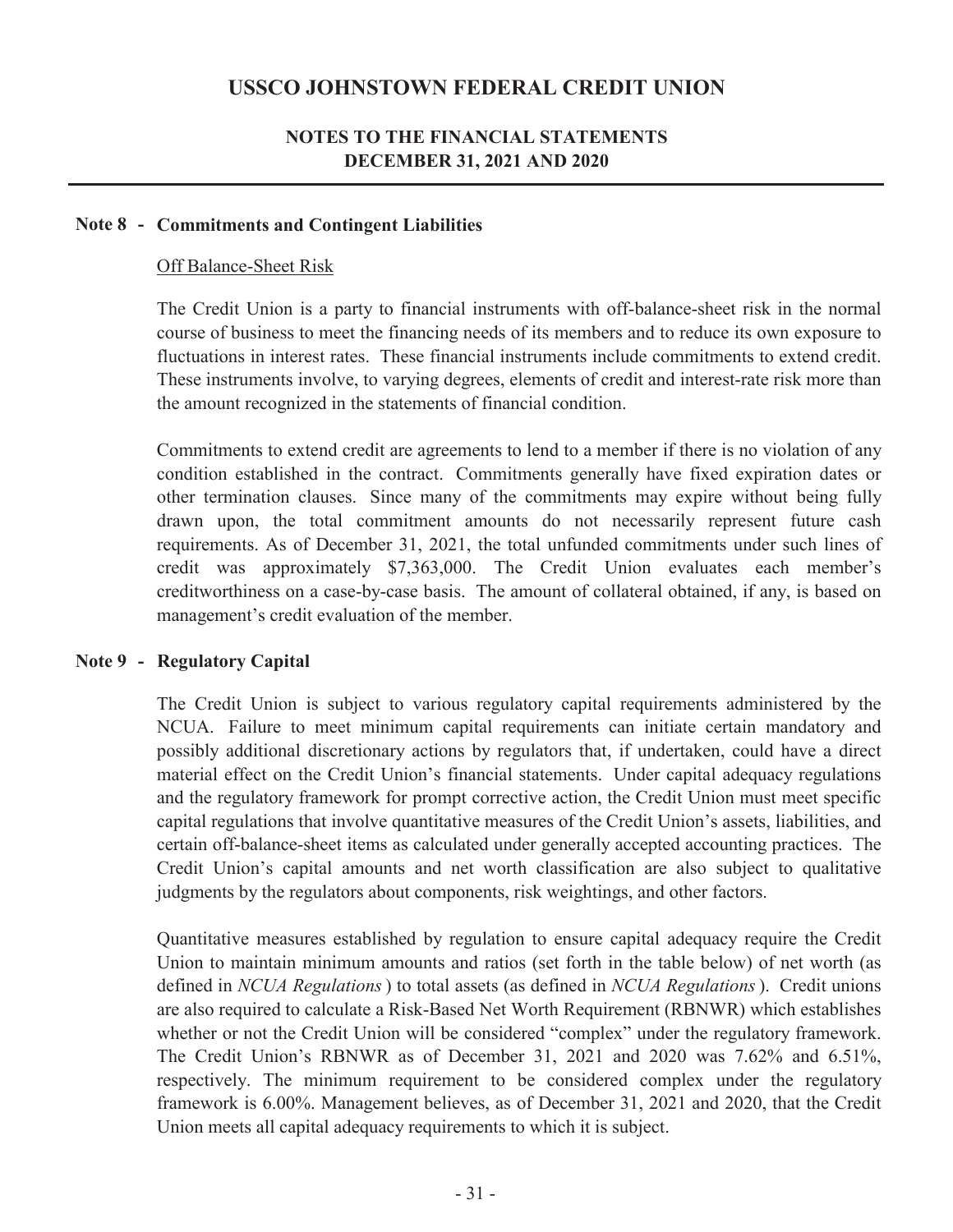### **NOTES TO THE FINANCIAL STATEMENTS DECEMBER 31, 2021 AND 2020**

### **Note 9 - Regulatory Capital (Continued)**

As of December 31, 2021, the most recent call reporting period, the NCUA categorized the Credit Union as "well capitalized" under the regulatory framework for prompt corrective action. To be categorized as "well capitalized" the Credit Union must maintain a minimum net worth ratio of 7.00% of assets. There are no conditions or events since that notification that management believes have changed the Credit Union's category.

The Credit Union's actual and required net worth amounts and ratios are as follows:

|                                                               | As of December 31, 2021 |             | As of December 31, 2020 |             |
|---------------------------------------------------------------|-------------------------|-------------|-------------------------|-------------|
|                                                               |                         | Ratio/      |                         | Ratio/      |
|                                                               | <b>Amount</b>           | Requirement | <b>Amount</b>           | Requirement |
| Actual net worth                                              | \$17,624,430            | 10.68%      | \$16,841,810            | 11.46%      |
| Amount needed to be classified<br>as "adequately capitalized" | \$9,903,362             | $6.00\%$    | \$8,817,431             | $6.00\%$    |
| Amount needed to be classified<br>as "well capitalized"       | \$11,553,923            | $7.00\%$    | \$10,287,003            | 7.00%       |
| Amount needed to meet the<br>minimum RBNWR                    | \$12,577,270            | 7.62%       | \$9,566,913             | 6.51%       |

Because the RBNWR is less than the net worth ratio, the Credit Union retains its original category. Further, in performing its calculation of total assets, the Credit Union used the quarter end option, as permitted by regulation.

### **Note 10 - Fair Values Measurements**

Accounting standards establish a fair value hierarchy that prioritizes the inputs to valuation techniques used to measure fair value. The hierarchy gives the highest priority to unadjusted quoted prices in active markets for identical assets or liabilities (Level 1 measurements) and the lowest priority to unobservable inputs (Level 3 measurements). The three levels of the fair value hierarchy under this guidance are described below.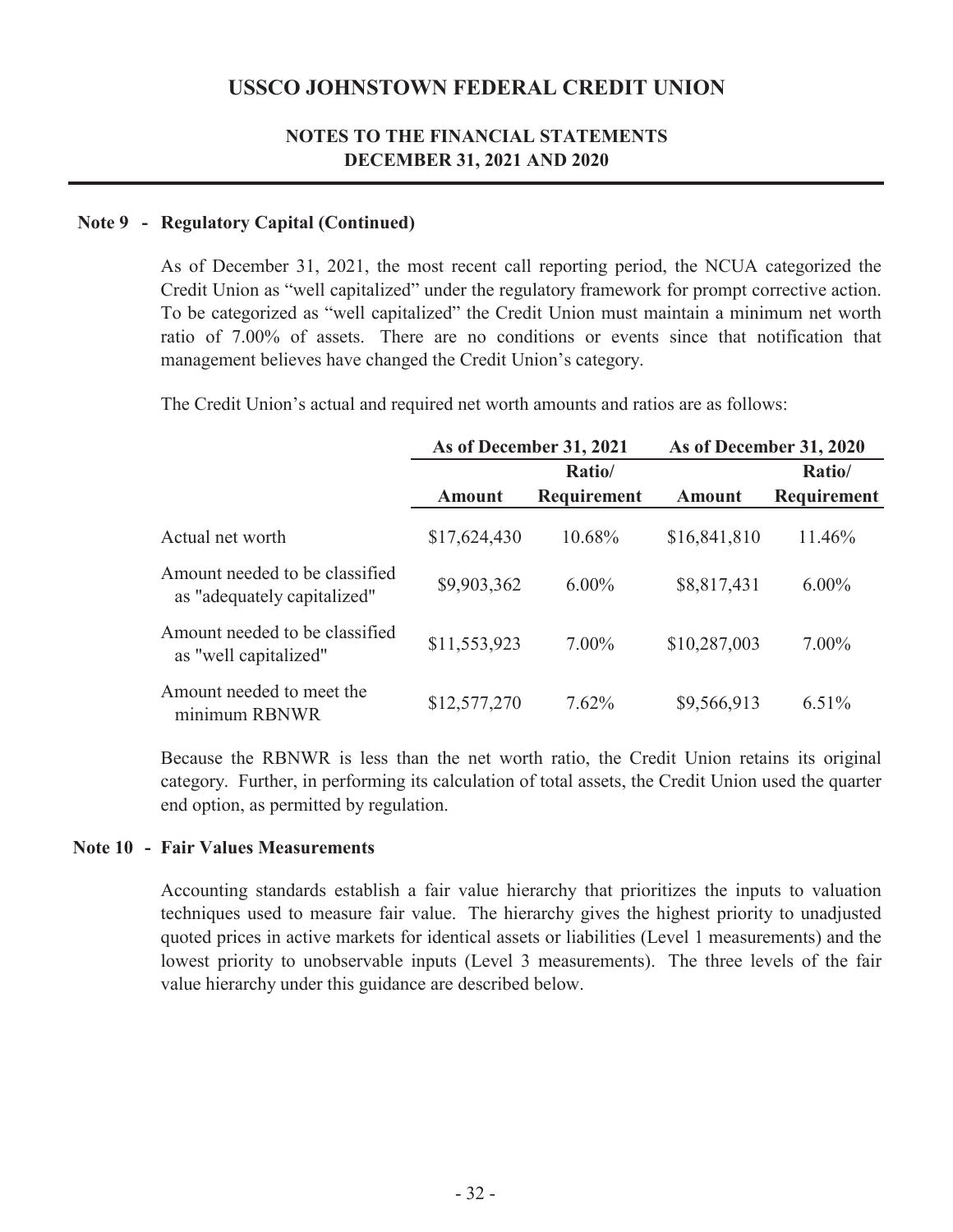### **NOTES TO THE FINANCIAL STATEMENTS DECEMBER 31, 2021 AND 2020**

### **Note 10 - Fair Value Measurements (Continued)**

### **Basis of Fair Value Measurements**

**Level 1 -** Level 1 inputs are quoted prices (unadjusted) in active markets for identical assets or liabilities that the Credit Union has the ability to access at the measurement date. An active market for the asset or liability is a market in which transactions for the asset or liability occur with sufficient frequency and volume to provide pricing information on an ongoing basis.

**Level 2** - Valuation is based on inputs other than quoted market prices included within Level 1 that are observable for the asset or liability, either directly or indirectly. The valuation may be based on quoted prices for similar assets or liabilities; quoted prices in markets that are not active; or other inputs that are observable or can be corroborated by observable market data for substantially the full term of the asset or liability.

**Level 3 -** Valuation is generated from model-based techniques that use at least one significant assumption not observable in the market. Level 3 assets and liabilities include financial instruments whose value is determined by using pricing models, discounted cash flow methodologies, or similar techniques.

### Assets Measured at Fair Value on a Recurring Basis

Assets measured at fair value on a recurring basis are summarized as follows:

|                                    | <b>Assets at Fair Value as of December 31, 2021</b> |                |         |              |
|------------------------------------|-----------------------------------------------------|----------------|---------|--------------|
|                                    | <b>Level 1</b>                                      | <b>Level 2</b> | Level 3 | <b>Total</b> |
| Available-for-sale investments:    |                                                     |                |         |              |
| Mortgage-backed securities         |                                                     | \$43,474,781   |         | \$43,474,781 |
| CMOs                               |                                                     | 14,843,861     |         | 14,843,861   |
| Negotiable certificates of deposit |                                                     | 12,825,678     |         | 12,825,678   |
| Federal agency securities          |                                                     | 14,287,559     |         | 14,287,559   |
| <b>SBA</b> securities              |                                                     | 679,938        |         | 679,938      |
| Corporate bonds                    |                                                     | 502,709        |         | 502,709      |
| Total                              |                                                     | \$86,614,526   |         | \$86,614,526 |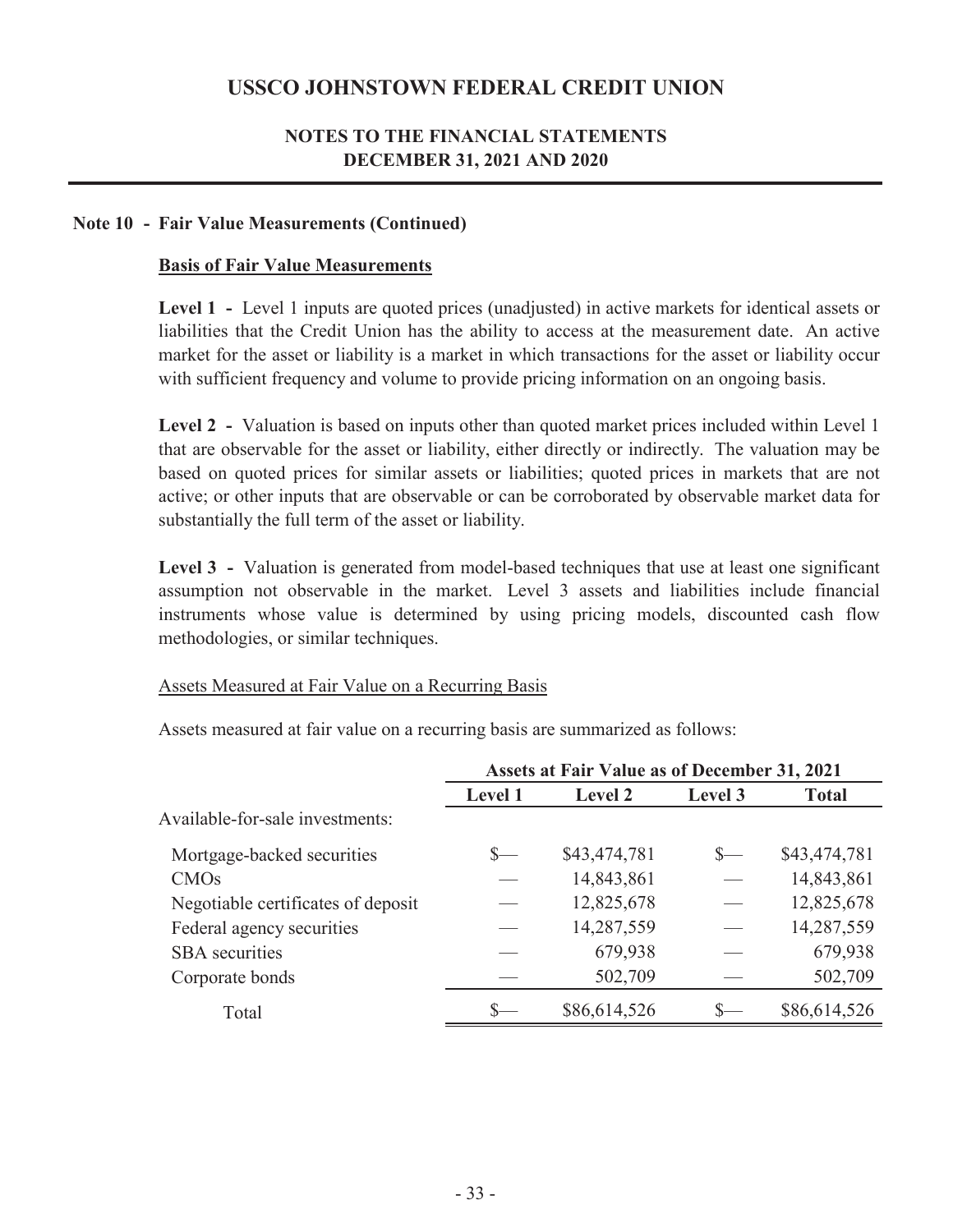### **NOTES TO THE FINANCIAL STATEMENTS DECEMBER 31, 2021 AND 2020**

### **Note 10 - Fair Value Measurements (Continued)**

| <b>Assets at Fair Value as of December 31, 2020</b> |                |         |              |
|-----------------------------------------------------|----------------|---------|--------------|
| <b>Level 1</b>                                      | <b>Level 2</b> | Level 3 | <b>Total</b> |
|                                                     |                |         |              |
|                                                     | \$30,696,413   |         | \$30,696,413 |
|                                                     | 15,633,365     |         | 15,633,365   |
|                                                     | 11,144,205     |         | 11,144,205   |
|                                                     | 3,028,450      |         | 3,028,450    |
|                                                     | 972,065        |         | 972,065      |
|                                                     | 509,935        |         | 509,935      |
|                                                     | \$61,984,433   |         | \$61,984,433 |
|                                                     |                |         |              |

### Assets Measured at Fair Value on a Non-Recurring Basis

#### *Impaired Loans*

Loans for which the Credit Union has measured impairment are generally based on the fair value of the loan's collateral. Fair value is generally determined based upon independent thirdparty appraisals of the properties, or discounted cash flows based upon the expected proceeds. These assets are included as Level 3 fair values, based upon the lowest level of input that is significant to the fair value measurements. The fair value consists of the loan balances less the valuation allowance.

Assets measured at fair value on a non-recurring basis are summarized as follows:

|                | <b>Assets at Fair Value as of December 31, 2021</b> |                |          |              |
|----------------|-----------------------------------------------------|----------------|----------|--------------|
|                | <b>Level 1</b>                                      | <b>Level 2</b> | Level 3  | <b>Total</b> |
| Impaired loans |                                                     |                | \$67,594 | \$67,594     |
|                | <b>Assets at Fair Value as of December 31, 2020</b> |                |          |              |
|                | <b>Level 1</b>                                      | <b>Level 2</b> | Level 3  | <b>Total</b> |
| Impaired loans |                                                     |                | \$34,724 | \$34,724     |